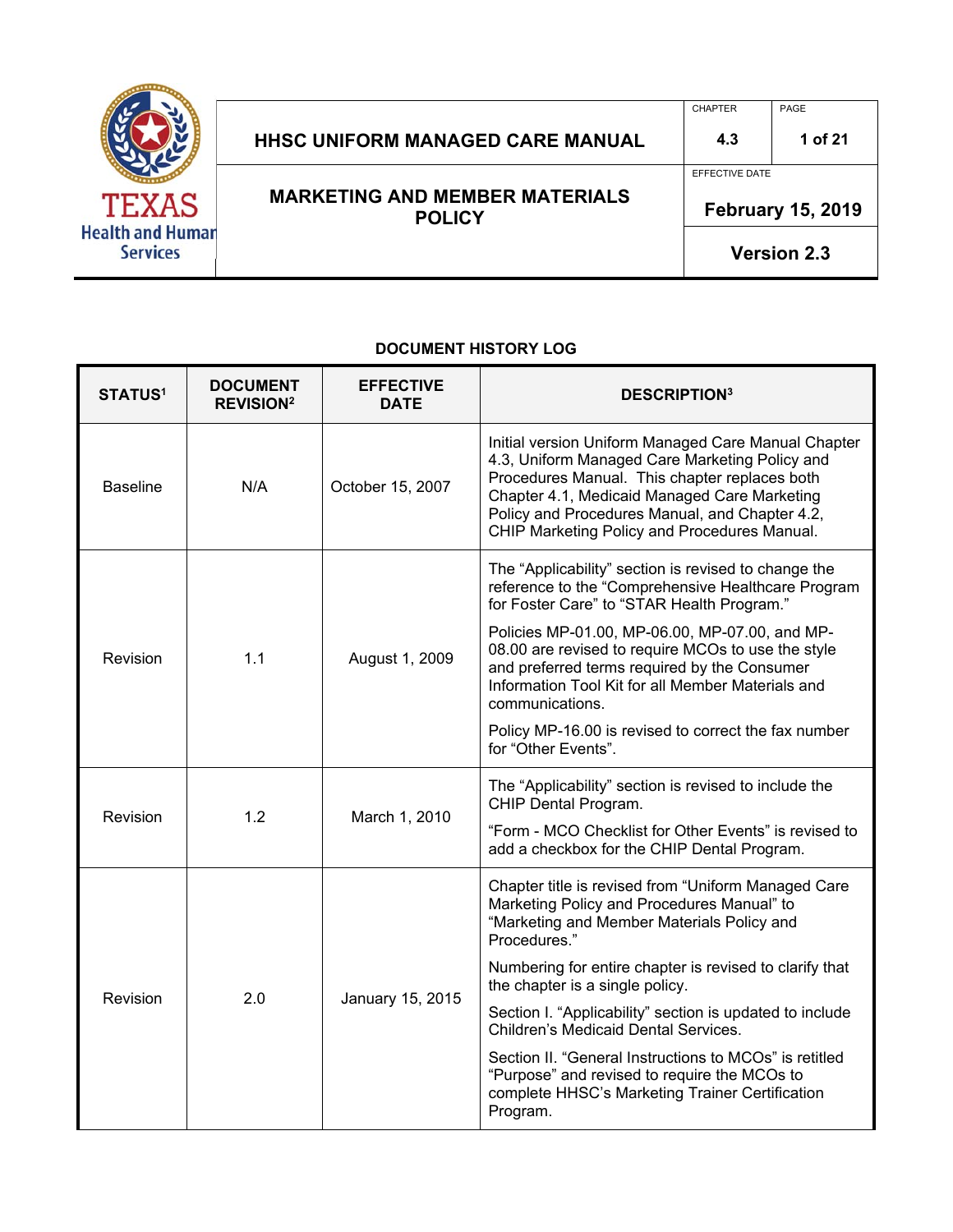

### HHSC UNIFORM MANAGED CARE MANUAL | 4.3 | 2 of 21

**MARKETING AND MEMBER MATERIALS POLICY** 

CHAPTER PAGE

EFFECTIVE DATE

 **February 15, 2019** 

**Version 2.3**

#### **DOCUMENT HISTORY LOG**

| <b>STATUS1</b> | <b>DOCUMENT</b><br><b>REVISION<sup>2</sup></b> | <b>EFFECTIVE</b><br><b>DATE</b> | <b>DESCRIPTION3</b>                                                                                                                                                                                                                                                                                                                                                                                                                                                                                                   |
|----------------|------------------------------------------------|---------------------------------|-----------------------------------------------------------------------------------------------------------------------------------------------------------------------------------------------------------------------------------------------------------------------------------------------------------------------------------------------------------------------------------------------------------------------------------------------------------------------------------------------------------------------|
|                |                                                |                                 | Section III. "Applicable Legal Authorities" is updated to<br>include dental and pharmacy.                                                                                                                                                                                                                                                                                                                                                                                                                             |
|                |                                                |                                 | Sections IV. Through XIX. are revised to include new<br>requirements resulting from the new contracts.                                                                                                                                                                                                                                                                                                                                                                                                                |
|                |                                                |                                 | Section XX. "Glossary" is updated to delete definitions<br>already found in the contract and to add new<br>definitions for Enrollment Form, Exclusive Medicaid<br>Managed Care Enrollment Event, Extra Member<br>Benefit, Health Fair, Marketing Materials, MCO<br><b>Exclusive Event, Medicaid Managed Care Enrollment</b><br>Event, Medicaid Other Event, Medicare Advantage,<br>Member Materials, Member Orientation, Monetary,<br>Non-monetary, Plan-Specific, Potential Member, and<br>Public Assistance Office. |
|                |                                                |                                 | Revision 2.0 applies to contracts issued as a result of<br>HHSC RFP numbers X29-06-0293, X29-08-0001,<br>X29-10-0020, X29-12-0002, X29-12-0003, and X29-<br>13-0042.                                                                                                                                                                                                                                                                                                                                                  |
|                |                                                |                                 | Chapter title is revised from "Marketing and Member<br>Materials Policy and Procedures" to "Marketing and<br><b>Member Materials Policy."</b>                                                                                                                                                                                                                                                                                                                                                                         |
| Revision       | 2.1                                            | September 1, 2016               | Section I. "Applicability" is updated to include the<br>STAR Kids Program.                                                                                                                                                                                                                                                                                                                                                                                                                                            |
|                |                                                |                                 | Section III. "Applicable Legal Authorities" is modified to<br>update the citations.                                                                                                                                                                                                                                                                                                                                                                                                                                   |
|                |                                                |                                 | Section IV. "General Information" is updated with<br>content moved within relevant new sections                                                                                                                                                                                                                                                                                                                                                                                                                       |
|                |                                                |                                 | Section V. "Prohibited Practices" is deleted in its<br>entirety with content moved within relevant new<br>sections. Subsequent sections are reordered and<br>renumbered.                                                                                                                                                                                                                                                                                                                                              |
|                |                                                |                                 | Section VI. "Reporting Alleged Marketing Violations"<br>and the CHIP and Medicaid Managed Care Marketing<br>Complaint Form are removed and incorporated into<br>new UMCM Chapters 4.12 "Reporting Alleged                                                                                                                                                                                                                                                                                                             |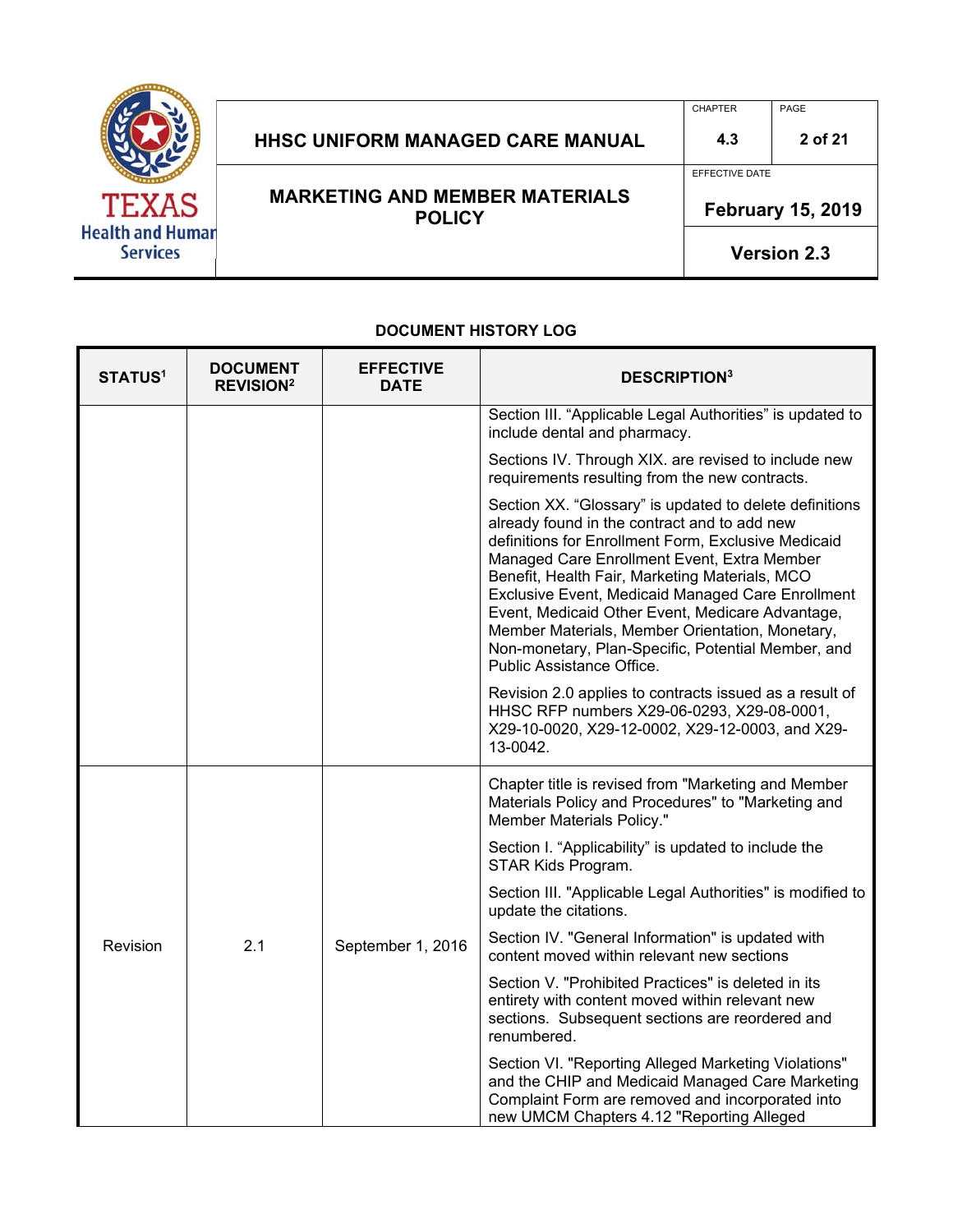

## HHSC UNIFORM MANAGED CARE MANUAL 4.3 3 of 21

**MARKETING AND MEMBER MATERIALS POLICY** 

CHAPTER PAGE

EFFECTIVE DATE

 **February 15, 2019** 

**Version 2.3**

#### **DOCUMENT HISTORY LOG**  T

| <b>STATUS1</b> | <b>DOCUMENT</b><br><b>REVISION<sup>2</sup></b> | <b>EFFECTIVE</b><br><b>DATE</b> | <b>DESCRIPTION</b> <sup>3</sup>                                                                                                                                                                                                                                   |
|----------------|------------------------------------------------|---------------------------------|-------------------------------------------------------------------------------------------------------------------------------------------------------------------------------------------------------------------------------------------------------------------|
|                |                                                |                                 | Marketing Violations," 4.12.1 "Medicaid/CHIP<br>Managed Care Alleged Marketing Violation Form<br>Instructions," and 4.12.2 "Medicaid/CHIP Managed<br>Care Alleged Marketing Violation Form."                                                                      |
|                |                                                |                                 | Section V. "Marketing Training/Certification" is added.                                                                                                                                                                                                           |
|                |                                                |                                 | Section VI. "Material Development" is added.                                                                                                                                                                                                                      |
|                |                                                |                                 | Section VII. "Use of Logos" is modified to remove item<br>6.                                                                                                                                                                                                      |
|                |                                                |                                 | Section VIII. "Value-added Services and Extra<br>Member Benefits References" is added.                                                                                                                                                                            |
|                |                                                |                                 | Section IX. "MCO Misrepresentation" is added.                                                                                                                                                                                                                     |
|                |                                                |                                 | Section X. "Marketing and Material Distribution" is<br>added.                                                                                                                                                                                                     |
|                |                                                |                                 | Section XI. "Use of Other Agents or Third Party<br>Vendors" is added.                                                                                                                                                                                             |
|                |                                                |                                 | Section XII. "Enrollment Prohibitions (Influencing<br>Member Choice)" is added.                                                                                                                                                                                   |
|                |                                                |                                 | Section XIII. "CHIP and Medicaid Managed Care<br>Program Providers" (previously Section VII) is<br>reordered and renumbered.                                                                                                                                      |
|                |                                                |                                 | Section XIV. "MCO Website" is modified to clarify the<br>requirements.                                                                                                                                                                                            |
|                |                                                |                                 | Section XV. "Print Media, Broadcast Media<br>(Television/Radio), and Electronic Communication" is<br>created by consolidating Section X. "Print Media" and<br>Section XI. "Broadcast Media (Television/Radio<br>Media)/ Mobile Media" with revisions to language. |
|                |                                                |                                 | Section XVI. "Cold Call Marketing" is modified to<br>delete items 2, 3, and 4.                                                                                                                                                                                    |
|                |                                                |                                 | Section XVII. "Direct Mail Marketing" is modified to<br>delete items 2 and 3.                                                                                                                                                                                     |
|                |                                                |                                 | Section XVIII. "MCO Responses to Potential Member<br>Inquiries" is added.                                                                                                                                                                                         |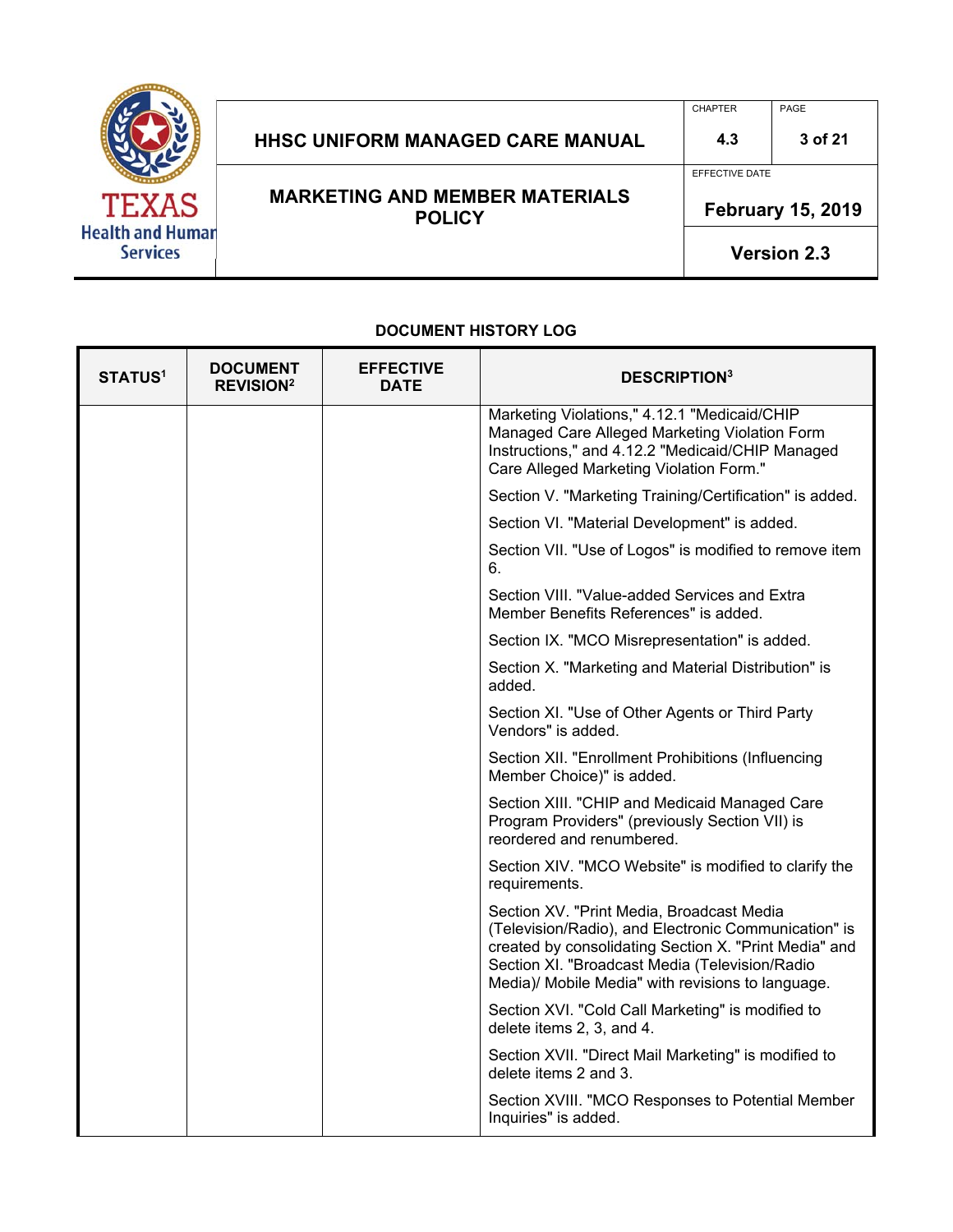

# HHSC UNIFORM MANAGED CARE MANUAL 4.3 4 of 21

**MARKETING AND MEMBER MATERIALS POLICY** 

EFFECTIVE DATE

CHAPTER PAGE

 **February 15, 2019** 

**Version 2.3**

| <b>STATUS1</b> | <b>DOCUMENT</b><br><b>REVISION<sup>2</sup></b> | <b>EFFECTIVE</b><br><b>DATE</b> | <b>DESCRIPTION3</b>                                                                                                                                                                                                                                |  |
|----------------|------------------------------------------------|---------------------------------|----------------------------------------------------------------------------------------------------------------------------------------------------------------------------------------------------------------------------------------------------|--|
|                |                                                |                                 | Section XIX. "Use of Giveaways and Incentives" is<br>modified to add item 9.                                                                                                                                                                       |  |
|                |                                                |                                 | Section XX. "Sponsorship/Donations" is modified to<br>remove item 3.                                                                                                                                                                               |  |
|                |                                                |                                 | Section XXI. "Periodic Surveys" is modified to change<br>"may" to "must" in item 2.                                                                                                                                                                |  |
|                |                                                |                                 | Section XXII. "Events" is added.                                                                                                                                                                                                                   |  |
|                |                                                |                                 | Section XXII. A. "Member Events" (previously Section<br>XV) is reordered and renumbered.                                                                                                                                                           |  |
|                |                                                |                                 | Section XXII. B. "Medicaid Managed Care Enrollment<br>Events" (previously Section XVIII) is reordered and<br>renumbered. Item 11 is deleted.                                                                                                       |  |
|                |                                                |                                 | Section XXII. C. "Medicaid Other Events" (previously<br>Section XIX) is reordered and renumbered.                                                                                                                                                  |  |
|                |                                                |                                 | "MCO Notification of a Medicaid Other Event Form" is<br>removed and incorporated into new UMCM Chapters<br>4.3.1 "MCO Notification of a Medicaid Other Event<br>Form Instructions" and 4.3.2 "MCO Notification of a<br>Medicaid Other Event Form." |  |
|                |                                                |                                 | Section XXII. D. "Nursing Facility Activities Events" is<br>added.                                                                                                                                                                                 |  |
|                |                                                |                                 | Section XXII. E. "MCO Marketing at Statewide<br>Conferences" is added.                                                                                                                                                                             |  |
|                |                                                |                                 | Section XXIII. "Glossary of Terms" is removed and<br>incorporated into new UMCM Chapter 4.15 "Marketing<br>Glossary of Terms."                                                                                                                     |  |
|                |                                                |                                 | Revision 2.1 applies to contracts issued as a result of<br>HHSC RFP numbers X29-08-0001, X29-10-0020,<br>X29-12-0002, X29-12-0003, X29-13-0042, X29-13-<br>0071, and X29-15-0001.                                                                  |  |
| Revision       | 2.2                                            | November 15, 2018               | Section VI. "Material Development" is modified to add<br>item 2.d. regarding large print tagline and information<br>on how to request auxiliary aids and services.                                                                                 |  |

#### **DOCUMENT HISTORY LOG**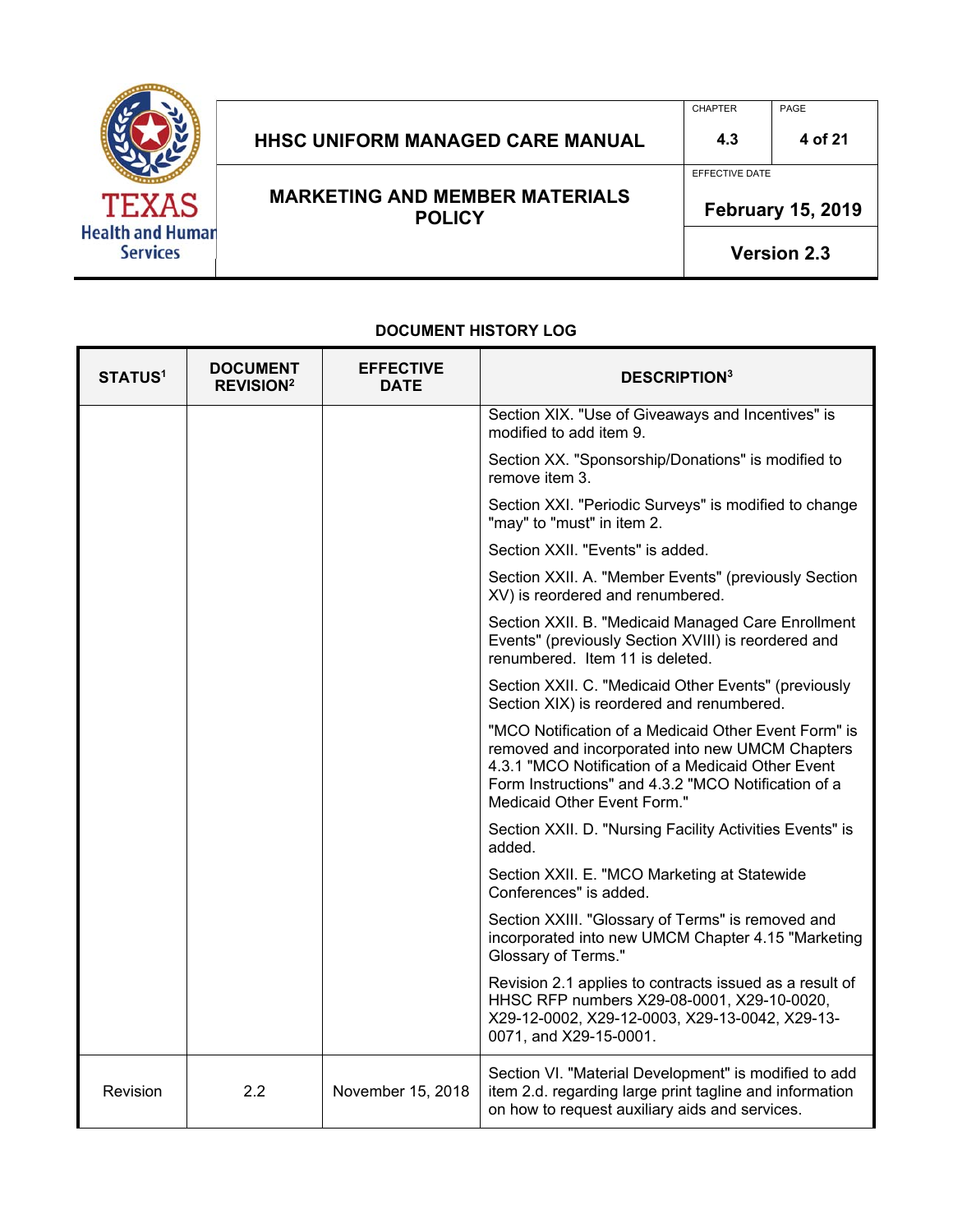

## HHSC UNIFORM MANAGED CARE MANUAL  $\vert$  4.3  $\vert$  5 of 21

**MARKETING AND MEMBER MATERIALS POLICY** 

CHAPTER PAGE

EFFECTIVE DATE

 **February 15, 2019** 

**Version 2.3**

#### **STATUS1 DOCUMENT REVISION2 EFFECTIVE DESCRIPTION3**<br>DATE **DESCRIPTION** Section X. "Marketing and Material Distribution" is modified to add item 7 regarding distribution of Marketing Materials and all subsequent items are renumbered. Revision 2.3 February 15, 2019 Chapter 4.3 is modified to align Giveaway dollar limit amounts with Nominal Gift dollar amounts specified in the Medicare Communications and Marketing Guidelines (MCMG). Clarification MCOs are prohibited from providing or subsidizing meals at marketing events; this prohibition is currently specified in the MCMG. These revisions update guidance for all MCOs and eliminate contradictory guidance for the STAR+PLUS/MMP MCOs. Section VI. Material Development was modified to reflect the name change from HHS Consumer Tool Kit to HHS Brand Guide and to add the link to the HHS Brand Guide. Section VI was modified to revise the policy to address situations in which non-Members may be in attendance at Member Events.

**DOCUMENT HISTORY LOG** 

**1** Status should be represented as "Baseline" for initial issuances, "Revision" for changes to the Baseline version, and "Cancellation" for

withdrawn versions<br>
<sup>2</sup> Revisions should be numbered according to the version of the issuance and sequential numbering of the revision—e.g., "1.2" refers to the<br>
first version of the document and the second revision.

first version of the document and the second revision. 3 Brief description of the changes to the document made in the revision.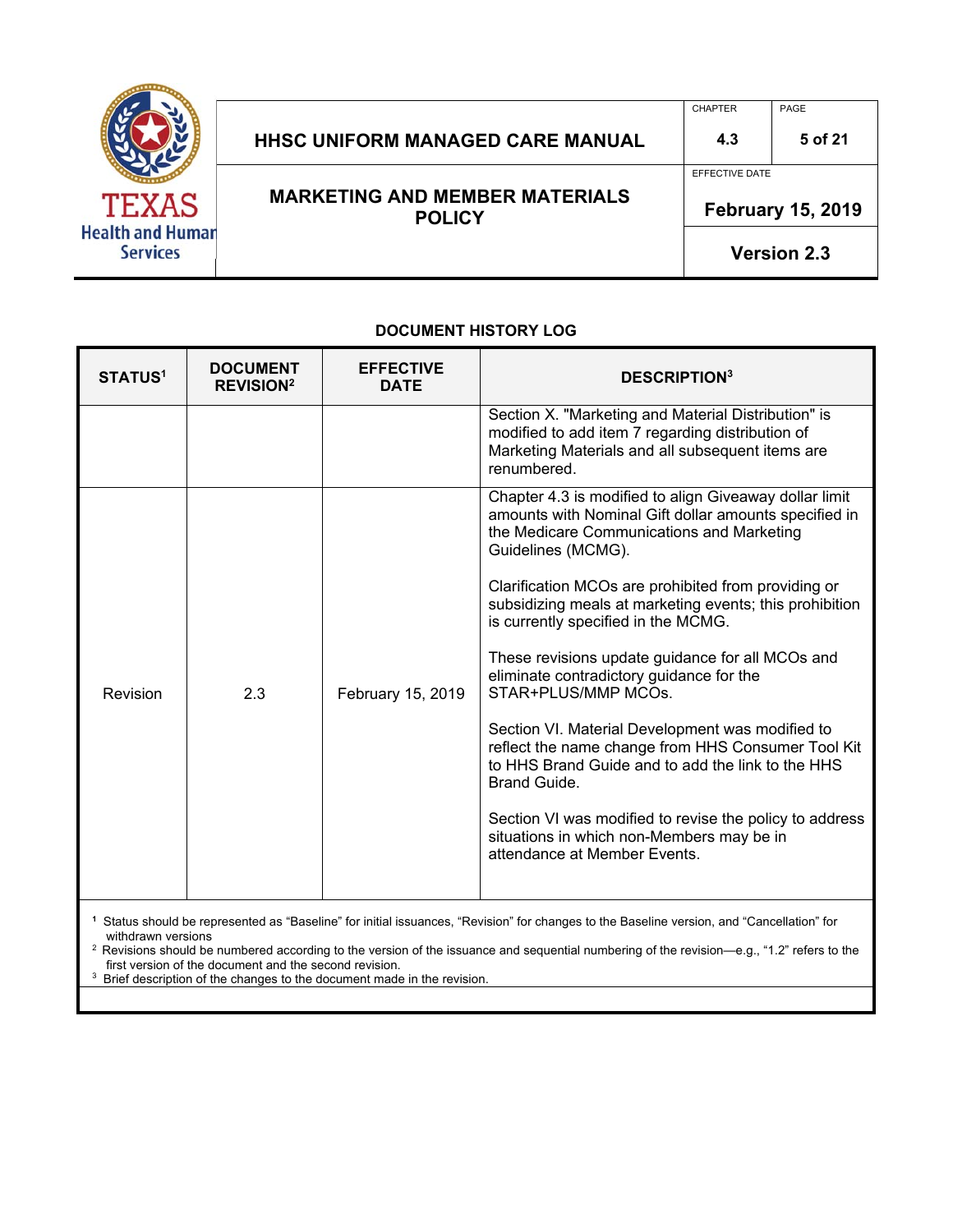

### HHSC UNIFORM MANAGED CARE MANUAL  $4.3$ **MARKETING AND MEMBER MATERIALS POLICY**

EFFECTIVE DATE

**February 15, 2019** 

Version 2.3

### **Table of Contents**

| $\mathbf{I}$ . |                                                                                 |  |
|----------------|---------------------------------------------------------------------------------|--|
| II.            |                                                                                 |  |
| III.           |                                                                                 |  |
| IV.            |                                                                                 |  |
| V.             |                                                                                 |  |
| VI.            |                                                                                 |  |
| VII.           |                                                                                 |  |
| VIII.          |                                                                                 |  |
| IX.            |                                                                                 |  |
| X.             |                                                                                 |  |
| XI.            |                                                                                 |  |
| XII.           |                                                                                 |  |
| XIII.          |                                                                                 |  |
| XIV.           |                                                                                 |  |
| XV.            | Print Media, Broadcast Media (Television / Radio) / Electronic Communication 14 |  |
| XVI.           |                                                                                 |  |
| XVII.          |                                                                                 |  |
| XVIII.         |                                                                                 |  |
| XIX.           |                                                                                 |  |
| XX.            |                                                                                 |  |
| XXI.           |                                                                                 |  |
| XXII.          |                                                                                 |  |
| Α.             |                                                                                 |  |
| В.             |                                                                                 |  |
| C.             |                                                                                 |  |
| D.             |                                                                                 |  |
| Ε.             |                                                                                 |  |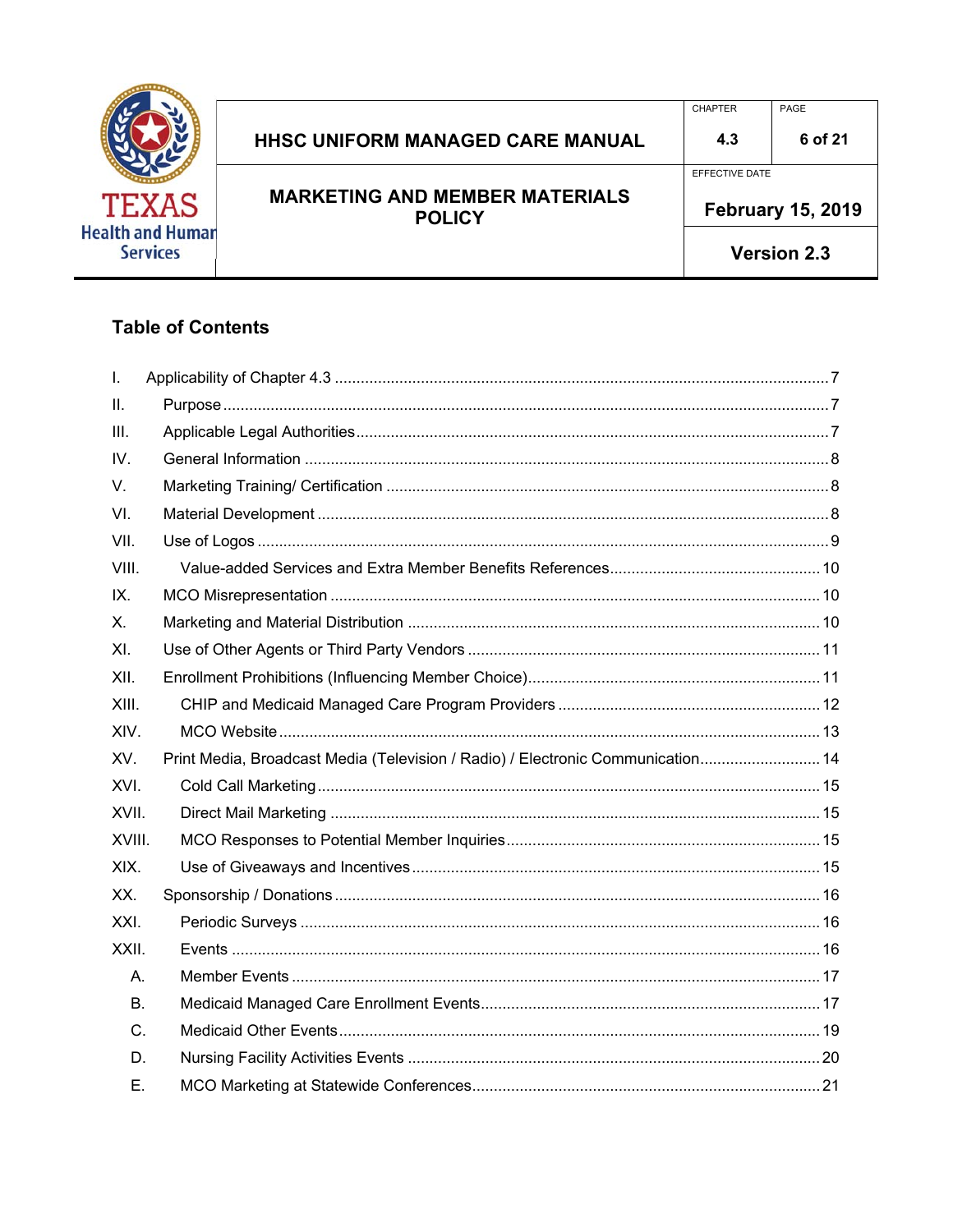|                                                            | <b>HHSC UNIFORM MANAGED CARE MANUAL</b>                | <b>CHAPTER</b><br>4.3 | PAGE<br>7 of 21                                |
|------------------------------------------------------------|--------------------------------------------------------|-----------------------|------------------------------------------------|
| <b>TEXAS</b><br><b>Health and Human</b><br><b>Services</b> | <b>MARKETING AND MEMBER MATERIALS</b><br><b>POLICY</b> | EFFECTIVE DATE        | <b>February 15, 2019</b><br><b>Version 2.3</b> |

#### **I. Applicability of Chapter 4.3**

This Chapter applies to Managed Care Organizations (MCOs) participating in the STAR, STAR+PLUS, CHIP, STAR Kids, and STAR Health Programs, and Dental Contractors providing Children's Medicaid Dental Services or CHIP Dental Services. The term "MCO" includes health maintenance organizations (HMOs), exclusive provider organizations (EPOs), insurers, Dental Contractors and any other entities licensed or approved by the Texas Department of Insurance.

In this Chapter, references to "CHIP" or the "CHIP Managed Care Program(s)" apply to all CHIP services and CHIP Dental Services. References to "Medicaid" or the "Medicaid Managed Care Program(s)" apply to the STAR, STAR+PLUS, STAR Kids, and STAR Health healthcare services, and Children's Medicaid Dental Services.

The requirements in this Chapter apply to all Programs, except where noted.

#### **II. Purpose**

This Chapter establishes Marketing requirements. These requirements are based on the authorities noted in Section III of this Chapter.

All MCOs contracting with HHSC are required to comply with this Chapter and maintain staff who have successfully completed HHSC's Marketing Trainer Certification Program in accordance with this Chapter. This Chapter applies to the MCO, its employees, Agents, subcontractors, and providers.

#### **III. Applicable Legal Authorities**

15 U.S.C §§ 6101-6108 15 U.S.C §§ 7701-7713 42 U.S.C. § 1396u-2 16 C.F.R. Part 310 16 C.F.R. Part 316 42 C.F.R. § 422.2264 42 C.F.R. § 423.2264 42 C.F.R. § 438.104 42 C.F.R. § 457.1224 Texas Gov't Code §§ 531.02115 and 533.008 1 Tex. Admin. Code § 353.405 1 Tex. Admin. Code § 354.1871 1 Tex. Admin. Code § 354. 1452 1 Tex. Admin. Code § 371.1669 1 Tex. Admin. Code § 370.601 UMCM Chapter 4.6 MCO Materials Submission Process UMCM Chapter 4.15 Marketing Glossary of Terms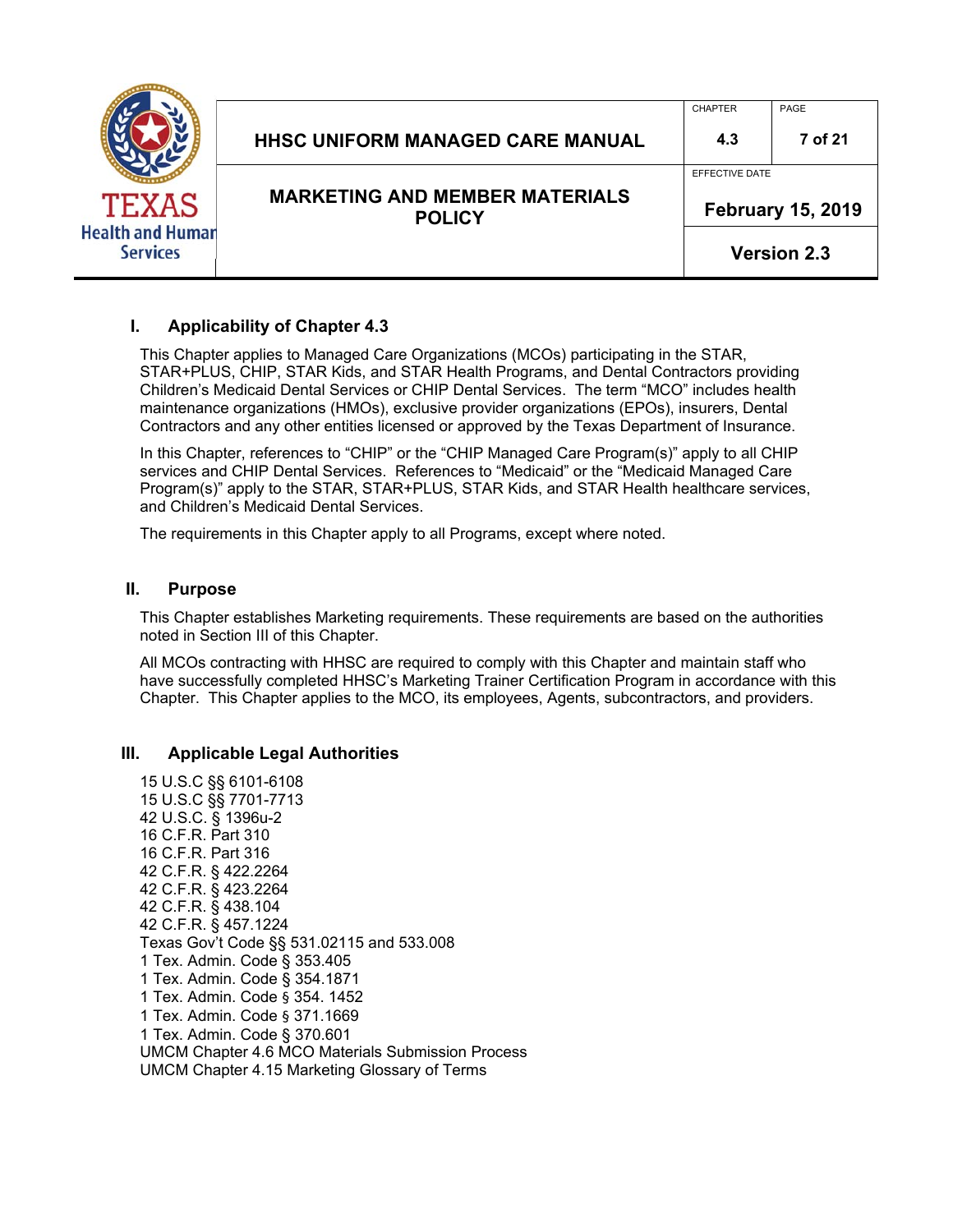

|                                                        |                | <b>Version 2.3</b>       |
|--------------------------------------------------------|----------------|--------------------------|
| <b>MARKETING AND MEMBER MATERIALS</b><br><b>POLICY</b> |                | <b>February 15, 2019</b> |
|                                                        | EFFECTIVE DATE |                          |
| <b>HHSC UNIFORM MANAGED CARE MANUAL</b>                | 4.3            | 8 of 21                  |
|                                                        | <b>CHAPTER</b> | PAGE                     |

HHS OIG Special Advisory Bulletin: Offering Gifts and Other Inducements to Beneficiaries, August 2002

Texas HHSC-OIG Special Advisory Bulletin: Offering Gifts and Other Inducements to Beneficiaries, March 6, 2013

#### **IV. General Information**

- 1. Violation of this Chapter is subject to remedies as outlined in the Contract.
- 2. The MCO is responsible for ensuring that its employees, Agents, Subcontractors, and Providers comply with the Marketing and Member Materials Policy.
- 3. Defined terms are capitalized in this Chapter, and definitions are located in UMCM Chapter 4.15 Marketing Glossary of Terms or in the MCO's Contract.
- 4. The MCO must not discriminate against a Member or Potential Member because of race, creed, age, color, religion, national origin, ancestry, marital status, sexual orientation, physical or mental disability, Health Status, or existing need for medical care.
- 5. HHSC may amend the Marketing and Member Materials Policy at any time and distribute changes to the MCO. HHSC will review any concerns or comments the MCO submits in writing to HHSC.
- 6. The MCO must refer to UMCM Chapter 4.6, "MCO Materials Submission Process," for information on the required materials for submission, submission guidelines, and the HHSC approval process and timeframes.

#### **V. Marketing Training/Certification**

- 1. All MCO personnel, including volunteers, who are involved in the development of MCO materials or who have direct or indirect contact with Members, Potential Members, or providers must successfully complete either the HHSC Marketing Trainer Certification Program or the MCO Marketing Training Program.
- 2. The MCO must maintain and make available upon request the training logs which, at a minimum, must include the date(s) of the training, the name(s) of the trainer(s), the name(s) of the trainee(s), and the test scores.

#### **VI. Material Development**

- 1. The MCO must comply with the Contract requirements, including those within Attachment A, Section 3.07, regarding the use of HHSC's, the State's, or an HHS Agency's name in a media release, public announcement, or other public disclosure.
- 2. All materials intended for, or directed to, CHIP and Medicaid Managed Care Members and Potential Members must be: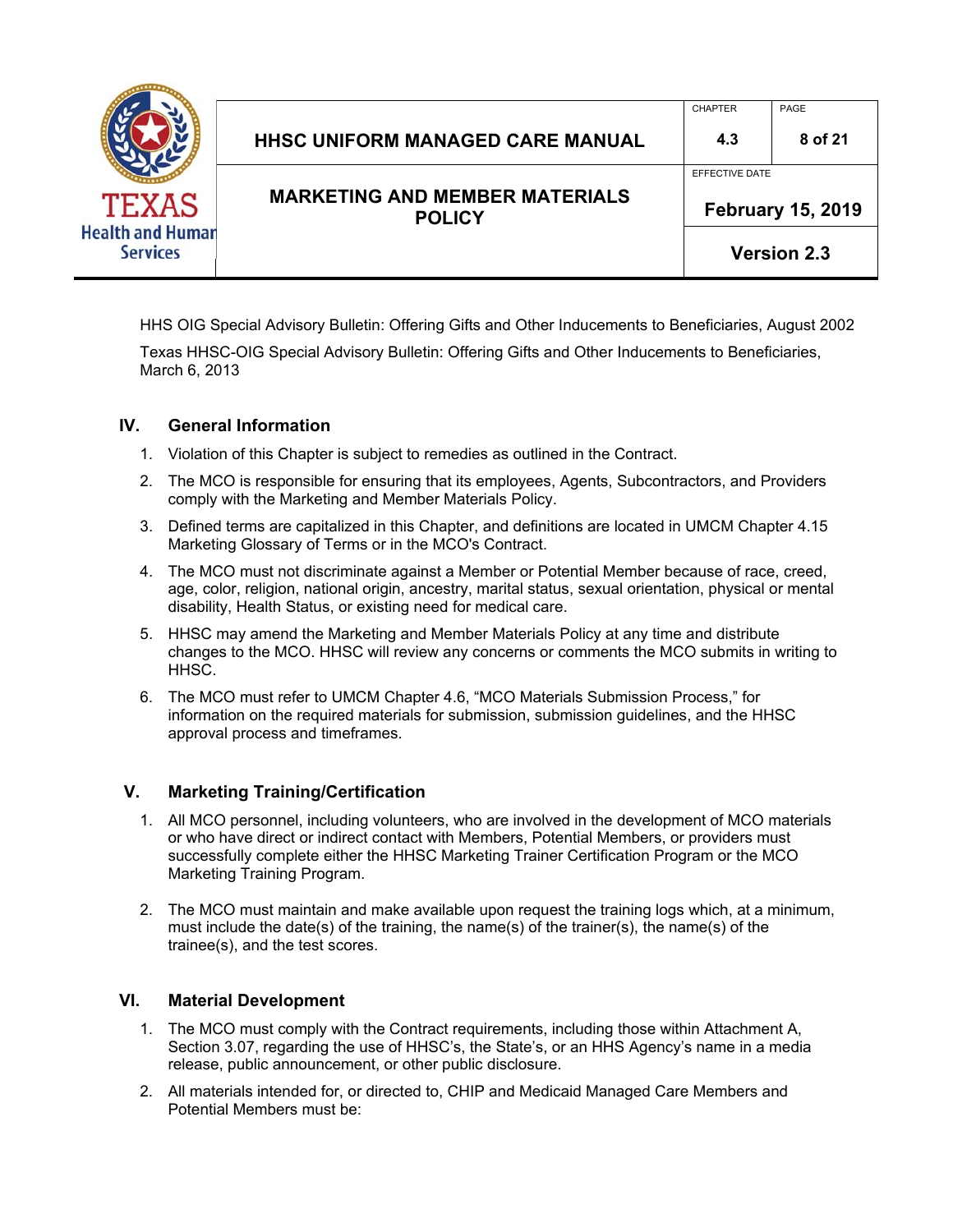

### HHSC UNIFORM MANAGED CARE MANUAL **4.3** 9 of 21

CHAPTER PAGE

EFFECTIVE DATE

**MARKETING AND MEMBER MATERIALS POLICY** 

 **February 15, 2019** 

**Version 2.3**

- a. Written at or below a 6th grade reading level except for language required or provided by HHSC.
	- i. Press releases and materials created for the general public are exempt from the  $6<sup>th</sup>$  grade reading level requirements.
- b. Written and distributed in English, Spanish, and the languages of any other Major Population Groups in the Service Area. HHSC will notify the MCO if a Service Area includes other Major Population Groups.
- c. Culturally appropriate.
- d. Written as required by UMCC 8.1.5.1 and 42 CFR § 438.10.
- 3. The MCO must use the HHS Brand Guide to clarify and conform all materials for the CHIP and Medicaid Managed Care Members and Potential Members. The HHS Brand Guide t includes the Associated Press Style Guide and Gregg Reference Manual; Plain Language Terms and Phrases; Preferred Medical, Social and Program Terms; and Respectful, Person-First Language. The HHS Brand Guide can be found at https://hhs.texas.gov/sites/default/files/documents/doingbusiness-with-hhs/vendor-contract-information/hhs-brand-guide.pdf.
- 4. Materials developed for Name Recognition may include the MCO name, MCO logo, MCO toll-free phone number, and MCO website.
- 5. Health-related materials must not be Plan-specific and must not reference the CHIP and Medicaid Programs or include CHIP or Medicaid logos.
- 6. The MCOs must not reference the private insurance line of business, including its health insurance marketplace product, in any of its CHIP or Medicaid Managed Care Marketing Materials. The MCO may mention its Medicaid/CHIP Managed Care line of business in the MCO's private insurance line of business.
- 7. The MCO must not portray competitors in a negative manner.

#### **VII. Use of Logos**

- 1. HHSC logos are insignias established to identify HHSC as the administrator of the CHIP and Medicaid Managed Care Programs.
- 2. Marketing Materials for Potential Members related to the CHIP and Medicaid Managed Care Programs must include the appropriate Program logo, unless HHSC waives this requirement in writing.
- 3. The MCO must use all appropriate Program logos per the following website: http://www.chipmedicaid.org/CommunityOutreach/Logos-and-Graphic-Standards.
- 4. The MCO may not alter or modify a Program logo.
- 5. The size of the logo may vary, but it must be visible and legible.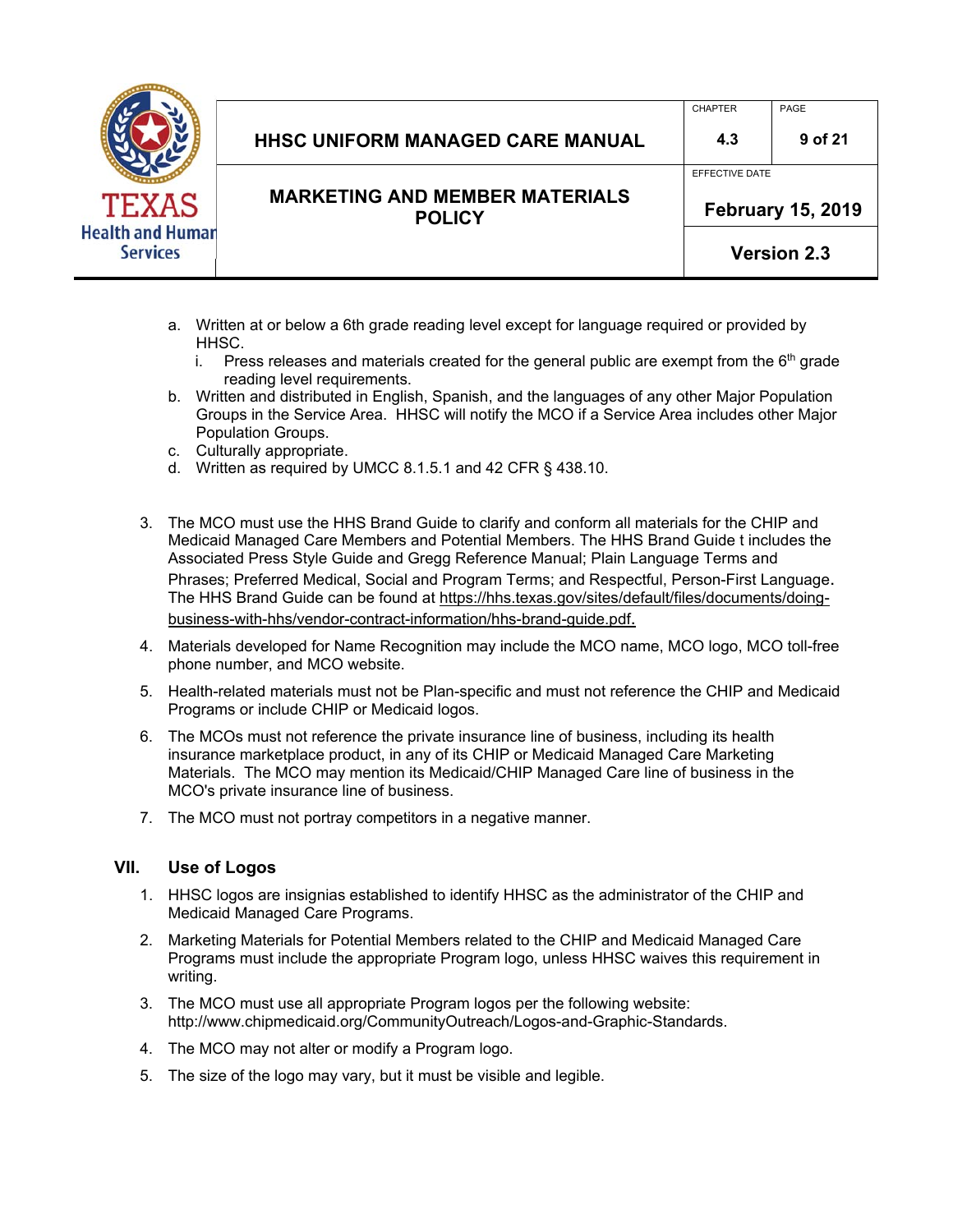| <b>Health and Human</b><br><b>Services</b> |
|--------------------------------------------|

| <b>MARKETING AND MEMBER MATERIALS</b><br><b>POLICY</b> |                | <b>February 15, 2019</b> |
|--------------------------------------------------------|----------------|--------------------------|
|                                                        | EFFECTIVE DATE |                          |
| <b>HHSC UNIFORM MANAGED CARE MANUAL</b>                | 4.3            | 10 of 21                 |
|                                                        | <b>CHAPTER</b> | PAGE                     |

**Version 2.3**

#### **VIII. Value-added Services and Extra Member Benefits References**

- 1. The MCO must refer to Medicaid/CHIP Covered Services as "at no cost" rather than "free." The MCO may refer to Value-added Services and Extra Member Benefits as "free" if there is no cost to the Member.
- 2. The MCO must specify the conditions and parameters regarding the delivery of the Value-added Services in the MCO's Member Handbook and must clearly describe any limitations or conditions specific to the Value-added Services.
- 3. The MCO must include a legible and visible disclaimer in its Marketing Materials and Provider directory indicating that restrictions and limitations may apply to Value-added Services.
	- a. The disclaimer must be shown in close proximity to the Value-added Services being described.
	- b. The MCO must place an asterisk next to both the Value-added Service listed and the disclaimer to associate the two when placing the Value-added Service and the disclaimer in close proximity to each other is not practical.

#### **IX. MCO Misrepresentation**

- 1. The MCO must not make any oral or written statements that the MCO is endorsed by CMS, a federal or state governmental agency, or similar entity.
- 2. The MCO must not make any oral or written statements that a Potential Member or Member must enroll with that specific MCO in order to obtain benefits or in order to not lose benefits.
- 3. The MCO must not make false, misleading, or inaccurate statements, or misrepresentations of fact or law, benefits or services, of the Medicaid/CHIP benefits/services, iNetwork and Out-of-Network providers or potential providers, or the MCO.
- 4. The MCO must not use misleading terms such as "sponsored by Medicaid/Medicare."
- 5. The MCO must not describe itself as being the "best," "number one," "top," etc.

#### **X. Marketing and Material Distribution**

- 1. The MCO must not distribute Marketing Materials or Member Materials without prior HHSC approval.
- 2. The MCO must not distribute Marketing Materials or Member Materials written above the  $6<sup>th</sup>$ grade reading level except for language required or provided by HHSC.
- 3. The MCO must not market in or around Public Assistance Offices. Public Assistance Offices including the Social Security Administration (SSA), Office of Eligibility Services (OES), Women, Infants and Children (WIC), and Community Based Organizations (CBOs) that determine eligibility. The Texas Works Commission, Housing Authority, and food banks generally are not a Public Assistance Office.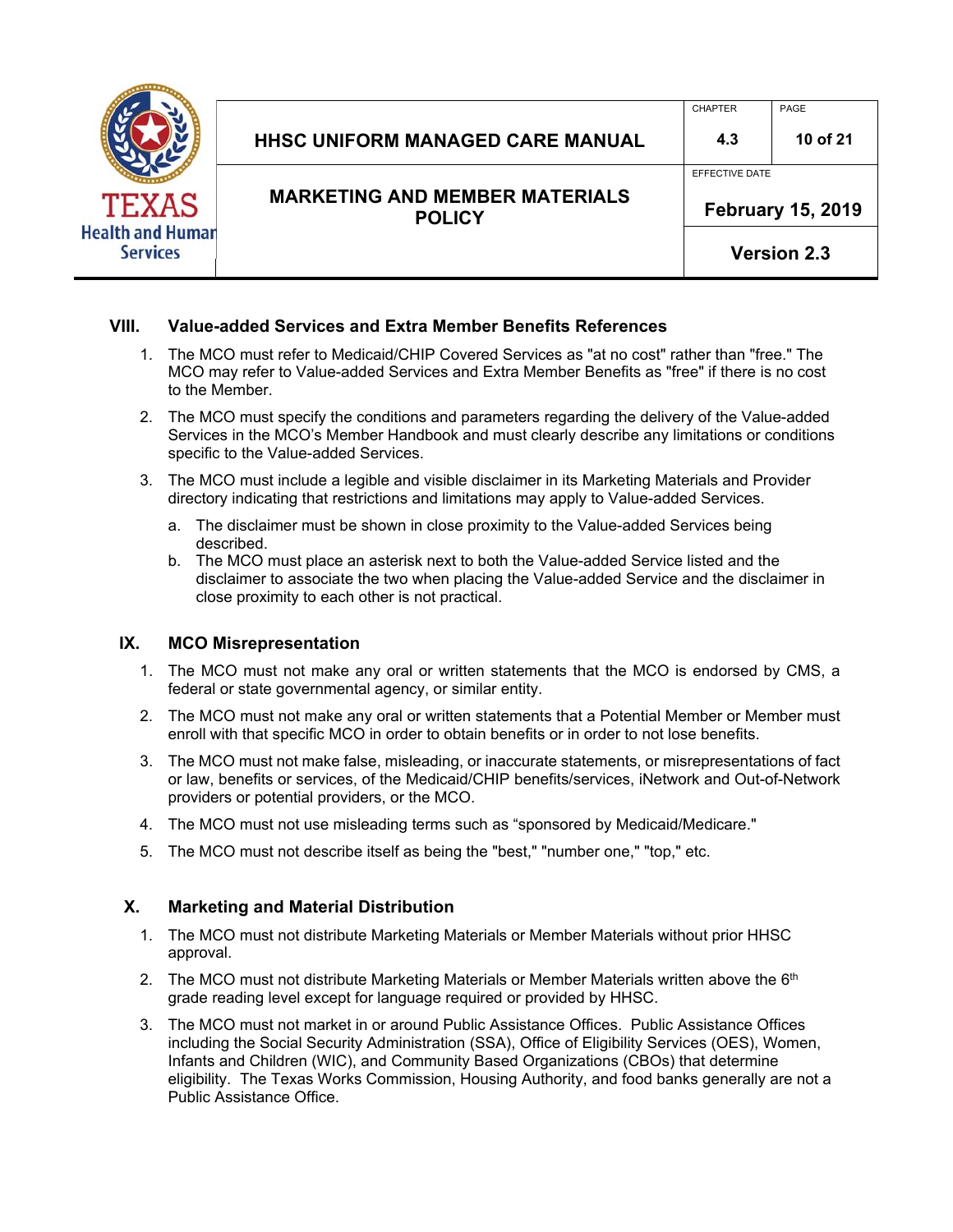| д<br><b>Health and Human</b><br><b>Services</b> |
|-------------------------------------------------|

|                                                        |                | <b>Version 2.3</b>       |
|--------------------------------------------------------|----------------|--------------------------|
| <b>MARKETING AND MEMBER MATERIALS</b><br><b>POLICY</b> |                | <b>February 15, 2019</b> |
|                                                        | EFFECTIVE DATE |                          |
| <b>HHSC UNIFORM MANAGED CARE MANUAL</b>                | 4.3            | 11 of 21                 |
|                                                        | <b>CHAPTER</b> | PAGE                     |

- 4. The MCO must not market in or around the area immediately near the door of a WIC or Medicaid public assistance office located in a multi-service center. However, an MCO may market in other areas of the multi-service center or attend a WIC sponsored Health Fair or event held elsewhere "off campus."
- 5. The MCO must not knowingly or willfully market to a Member of another CHIP or Medicaid MCO unless information is requested by that Member.
- 6. The MCO must not market by posting, displaying, or making available Plan-specific, non-Healthrelated Materials or banners in or around the area immediately near the door of provider offices or provider facilities such as hospitals or labs.
- 7. The MCO must distribute its Marketing Materials throughout the entirety of each Service Area in which the MCO is contracted to provide services. Marketing Materials describing the MCO's Medicaid and/or CHIP product's benefits or services, including Value-added Services, must be specific to the Service Area in which they are distributed.
- 8. The MCO must not market its Medicaid and/or CHIP product's benefits or services, including Value-added Services, outside of the defined Service Area in which it is contracted to provide the product's services. A broadcast that reaches outside of the defined Service Area may be allowed if it is unavoidable. For example, a television or radio broadcaster's range may be broader than the Service Area but necessary to reach the targeted audience. Refer to Section XXI, letter E, "MCO Marketing at Statewide Conferences" for the exception.
- 9. The MCO must not market Extra Member Benefits to Potential Members.
- 10. The MCO may conduct Member Orientation and health education for its Members in a private/conference room at a Provider's office but must not conduct Member Orientation in Common Areas at a Provider's office.
- 11. The MCO may market its health insurance marketplace product to its current Medicaid and CHIP Members.

#### **XI. Use of Other Agents or Third Party Vendors**

- 1. The MCO may co-brand Marketing Materials with a willing CBO.
- 2. The MCO must not use Marketing Agents who are paid solely by commission.
- 3. The MCO must not purchase or otherwise acquire mailing lists from third-party vendors or pay HHSC contractors or subcontractors to send Plan-specific materials to Potential Members.
- 4. The MCO must not allow Marketing Materials, Member Materials, or Giveaways to be distributed by a third party.

#### **XII. Enrollment Prohibitions (Influencing Member Choice)**

1. The MCO must not induce or accept a Potential Member's or Member's enrollment or disenrollment in an MCO.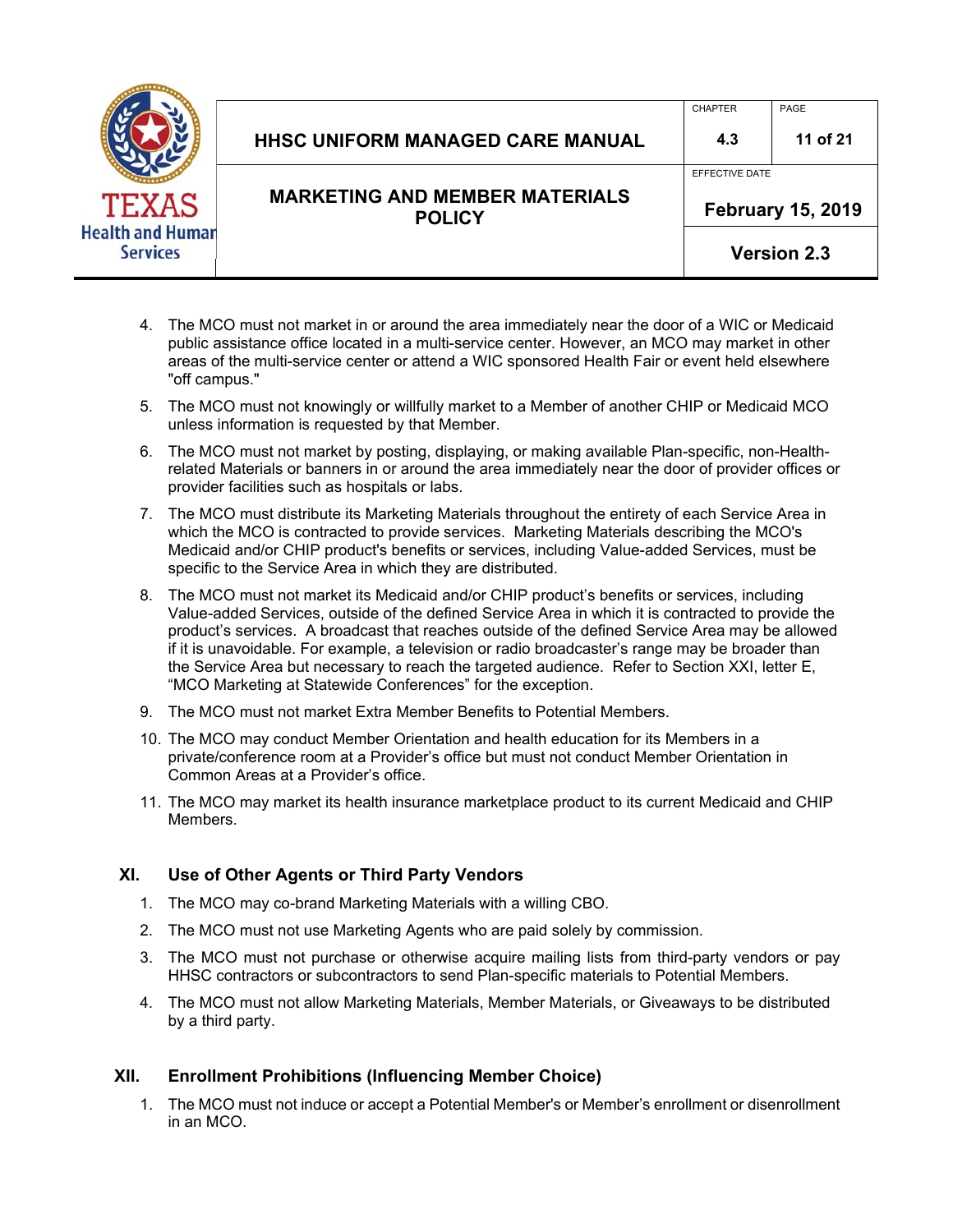

| HHSC UNIFORM MANAGED CARE MANUAL      | 4.3            | 12 of 21 |
|---------------------------------------|----------------|----------|
|                                       | EFFECTIVE DATE |          |
| <b>MARKETING AND MEMBER MATERIALS</b> |                |          |

**POLICY** 

CHAPTER PAGE

**Version 2.3**

- 2. The MCO must not use terms that would influence, mislead, or cause Potential Members to contact the MCO for enrollment into an MCO, rather than the HHSC Administrative Services Contractor (HHSC ASC).
- 3. The MCO must not influence enrollment of Potential Members in conjunction with the sale or offer of any private insurance, including its health insurance marketplace product.
- 4. The MCO must not assist with Enrollment Forms or influence MCO selection.
- 5. The MCO must not use telephone number "2-1-1" for enrollment purposes to promote enrollment into the MCO.
- 6. The MCO may outreach to a Member whose eligibility terminated in an effort to assist with the Application. The MCO must not entice for re-enrollment into its MCO.
- 7. The MCO must not allow providers to solicit enrollment or disenrollment in an MCO or allow providers to distribute Plan-specific materials.

#### **XIII. CHIP and Medicaid Managed Care Program Providers**

The MCO is required to inform its Network Providers of, and Network Providers are required to comply with, the following marketing policies.

- 1. Providers are permitted to inform their patients about the CHIP and Medicaid Managed Care Programs in which they participate.
- 2. Providers may inform their patients of the benefits, services, and specialty care services offered through the MCOs in which they participate. However, Providers must not recommend one MCO over another MCO, offer patients Incentives to select one MCO over another MCO, or assist the patient in deciding to select a specific MCO.
- 3. At the patients' request, Providers may give patients the information necessary to contact a particular MCO or refer the patient to an MCO Member Orientation.
- 4. Providers must distribute or display Health-related Materials for all contracted MCOs or choose not to distribute or display for any contracted MCO:
	- a. Health-related posters cannot be larger than 16" x 24".
	- b. Health-related Materials may have the MCO's name, logo, and contact information.
	- c. Providers are not required to distribute or display all Health-related Materials provided by each MCO with whom they contract. A Provider can choose which items to distribute or display as long as the Provider distributes or displays one or more items from each contracted MCO that distributes items to the Provider and the Provider does not give the appearance of supporting one MCO over another.
- 5. Providers must display stickers submitted by all contracted MCOs or choose not to display stickers for any contracted MCOs. MCO stickers indicating the provider participates with a particular MCO cannot be larger than 5" x 7" and cannot indicate anything more than "MCO is accepted or welcomed here."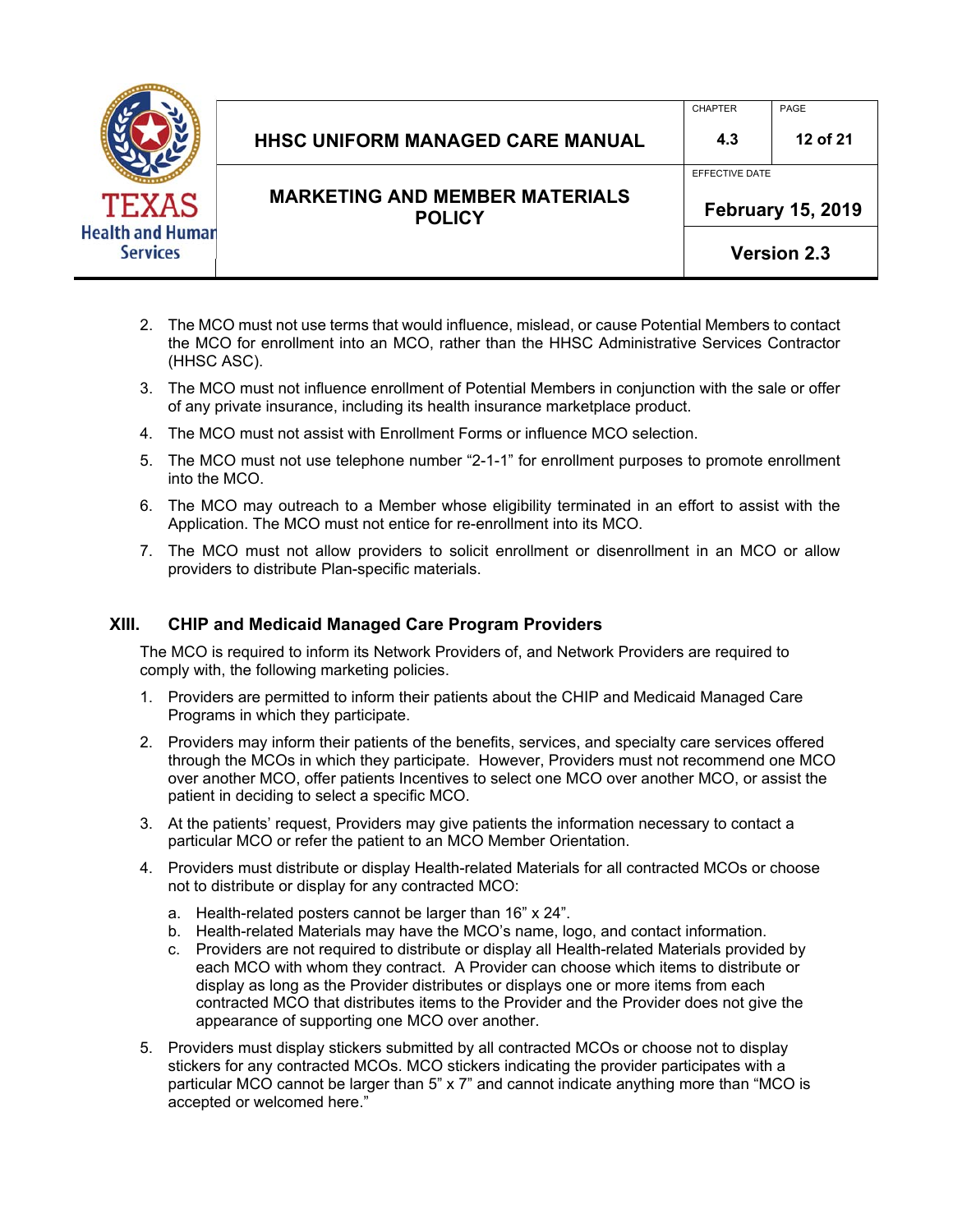

|                                                        |                | <b>Version 2.3</b>       |
|--------------------------------------------------------|----------------|--------------------------|
| <b>MARKETING AND MEMBER MATERIALS</b><br><b>POLICY</b> |                | <b>February 15, 2019</b> |
|                                                        | EFFECTIVE DATE |                          |
| <b>HHSC UNIFORM MANAGED CARE MANUAL</b>                | 4.3            | 13 of 21                 |
|                                                        | <b>CHAPTER</b> | PAGE                     |

- 6. Providers may choose whether to display items such as children's books, coloring books, and pencils provided by each contracted MCO. Providers can choose which items to display as long as they display one or more from each contracted MCO. Items may only be displayed in Common Areas.
- 7. Providers may distribute Applications to families of uninsured children and assist with completing the Application.
- 8. Providers may direct patients to enroll in the CHIP and Medicaid Managed Care Programs by calling the HHSC ASC.
- 9. Bargains, premiums, or other considerations on prescriptions may not be advertised in any manner in order to influence a Member's choice of pharmacy or promote the volume of prescriptions provided by the pharmacy. Advertisement may only convey participation in the Program.

#### **XIV. MCO Website**

- 1. The MCO website must include general information about the MCO's Programs, its health or dental plan as it relates to the CHIP and Medicaid Managed Care Programs, its Provider Network, its customer services, and its Complaints and Appeals process. The MCO must refer to UMCM Chapter 3.32 Medicaid Managed Care/CHIP Website Critical Elements for website requirements.
- 2. HHSC must pre-approve all information relating to the CHIP and Medicaid Managed Care Programs intended to be utilized for the MCO website before posting on the MCO website.
- 3. The MCO must post a copy of all HHSC-approved Mass Communication Member Materials. The MCO may post MCO event notifications and maintain a Member events calendar.
- 4. The MCO must notify HHSC when its MCO website is first operational, its intent to re-design the MCO website, or for implementation of an MCO specific mobile app. The MCO must submit for review and approval its re-design layout and language/content, including a beta link/mock-up.
- 5. The MCO must remain HIPAA-compliant when providing Member eligibility or Member identification information on the website, including Member and/or provider portal(s).
- 6. The MCO website must include the appropriate Program logo and indicate the applicable Service Area**.**
- 7. The MCO website must provide access to the MCO's Provider Network as specified in the Contract and UMCM for each applicable MCO Program on its MCO website. The MCO must ensure that Members and Potential Members have access to the most current and accurate information concerning the MCO's Network Provider participation.
- 8. The MCO may post Marketing Materials specific to HHSC-approved Value-Added Services or comparison charts and MCO report cards.
- 9. The MCO website must minimize download and wait times and avoid tools or techniques that require significant memory or special intervention.
- 10. The MCO must not charge a fee for accessing the MCO's website.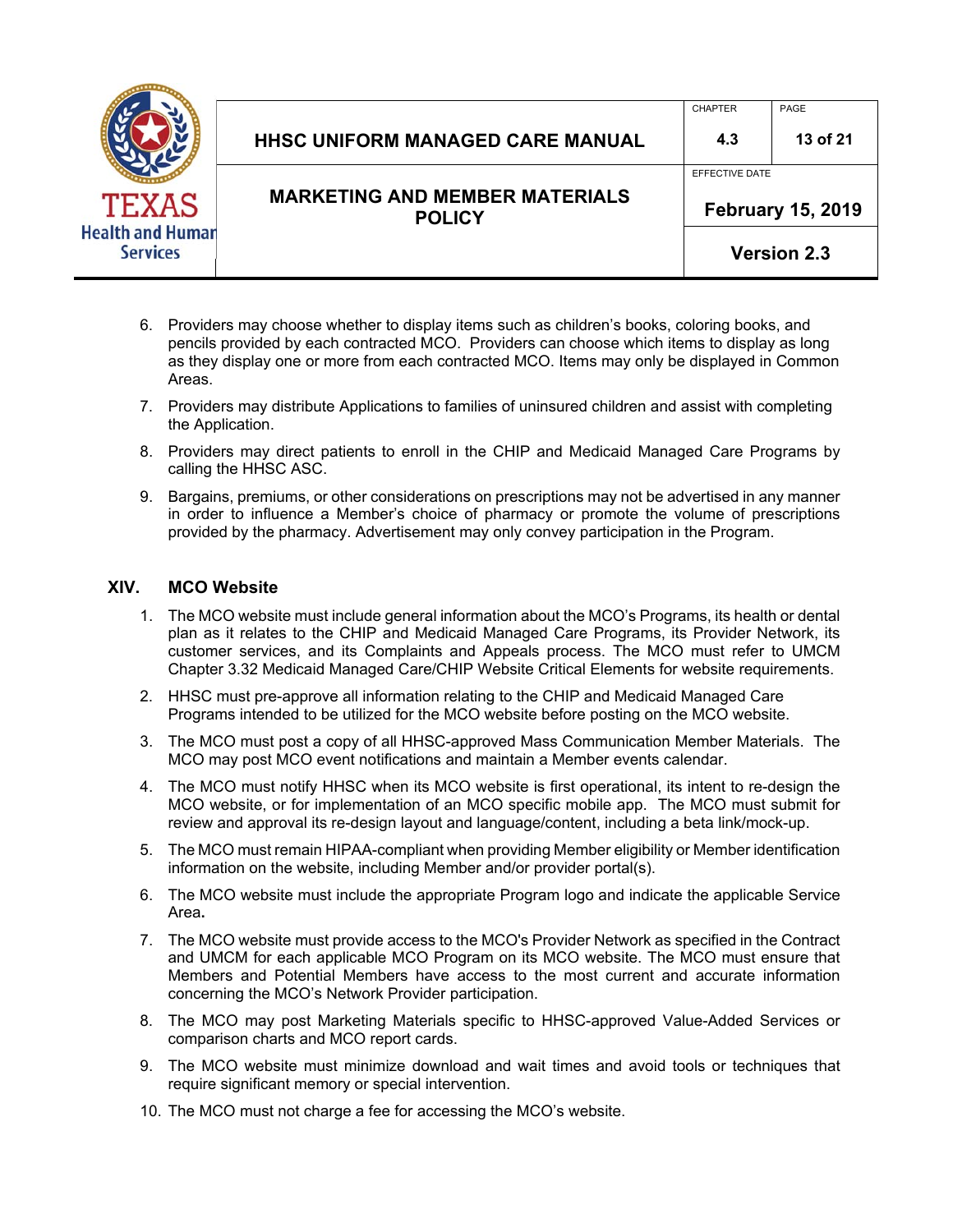|                                                            | <b>HHSC UNIFORM MANAGED CARE MANUAL</b>                | <b>CHAPTER</b><br>4.3 | PAGE<br>14 of 21                               |
|------------------------------------------------------------|--------------------------------------------------------|-----------------------|------------------------------------------------|
| <b>TEXAS</b><br><b>Health and Human</b><br><b>Services</b> | <b>MARKETING AND MEMBER MATERIALS</b><br><b>POLICY</b> | EFFECTIVE DATE        | <b>February 15, 2019</b><br><b>Version 2.3</b> |

#### **XV. Print Media, Broadcast Media (Television / Radio) / Electronic Communication**

- 1. The MCO must submit to HHSC for review and approval all print media prior to publication or display. The MCO must provide HHSC with a final copy of all print media prior to publication. In situations where advertising space is purchased by the MCO, the MCO must maintain detailed records indicating when and where print media will appear. These records must be made available and provided to HHSC upon request. Print media includes newspaper articles, news releases, advertisements, billboards, decals, bus and bench displays, banners, brochures, reenrollment/re-certification notices, Outreach materials, non-Marketing correspondence to Members, or any other print media designed or intended to be read by CHIP and Medicaid Managed Care Program Members or Potential Members.
- 2. All television and radio media containing CHIP and Medicaid Managed Care Program information or references must be reviewed and approved by HHSC prior to broadcast. The MCO must maintain detailed records indicating the schedule of when the media advertisements will be aired, including date and station. These records must be made available and provided to HHSC upon request.
- 3. The MCO may have Social Media (such as Facebook and Twitter) and reference the Medicaid and/or CHIP programs in which it is contracted to provide services. See policies applicable to Social Media in UMCM Chapter 4.13 Social Media Policy.
- 4. The MCO must submit to HHSC for review and approval all electronic communication prior to display or use. The MCO must provide HHSC with a final copy of all electronic communication prior to display or use, including when and where they will appear. Electronic communication includes electronic ads, email, mobile apps and presentation, member apps, and text messages.
- 5. All materials and all media referencing the CHIP and Medicaid Managed Care Programs must contain the appropriate Program logo unless HHSC provides a written waiver of this requirement.
- 6. Terms such as "choose," "pick," "join," etc. are allowed in Marketing Materials as long as the MCO does not direct the reader to contact the MCO's toll-free telephone number or website for enrollment. The MCO may choose whether or not to include the HHSC ASC or the local community-based organization telephone number. The HHSC ASC telephone number is 800- 964-2777. The MCO may include its contact information, such as toll-free telephone number and website address; however, the MCO cannot include its contact information without the inclusion of the HHSC ASC or local community-based telephone number. The MCO must clearly indicate that the HHSC ASC or local community-based organization telephone number is for enrollment purposes. The MCO's contact information must not be displayed in a position of prominence over the HHSC ASC or local community-based organization contact information.
- 7. The MCO must provide the option to unsubscribe from receiving electronic communications.
- 8. The MCO must not use Spam or engage in any kind of Spamming.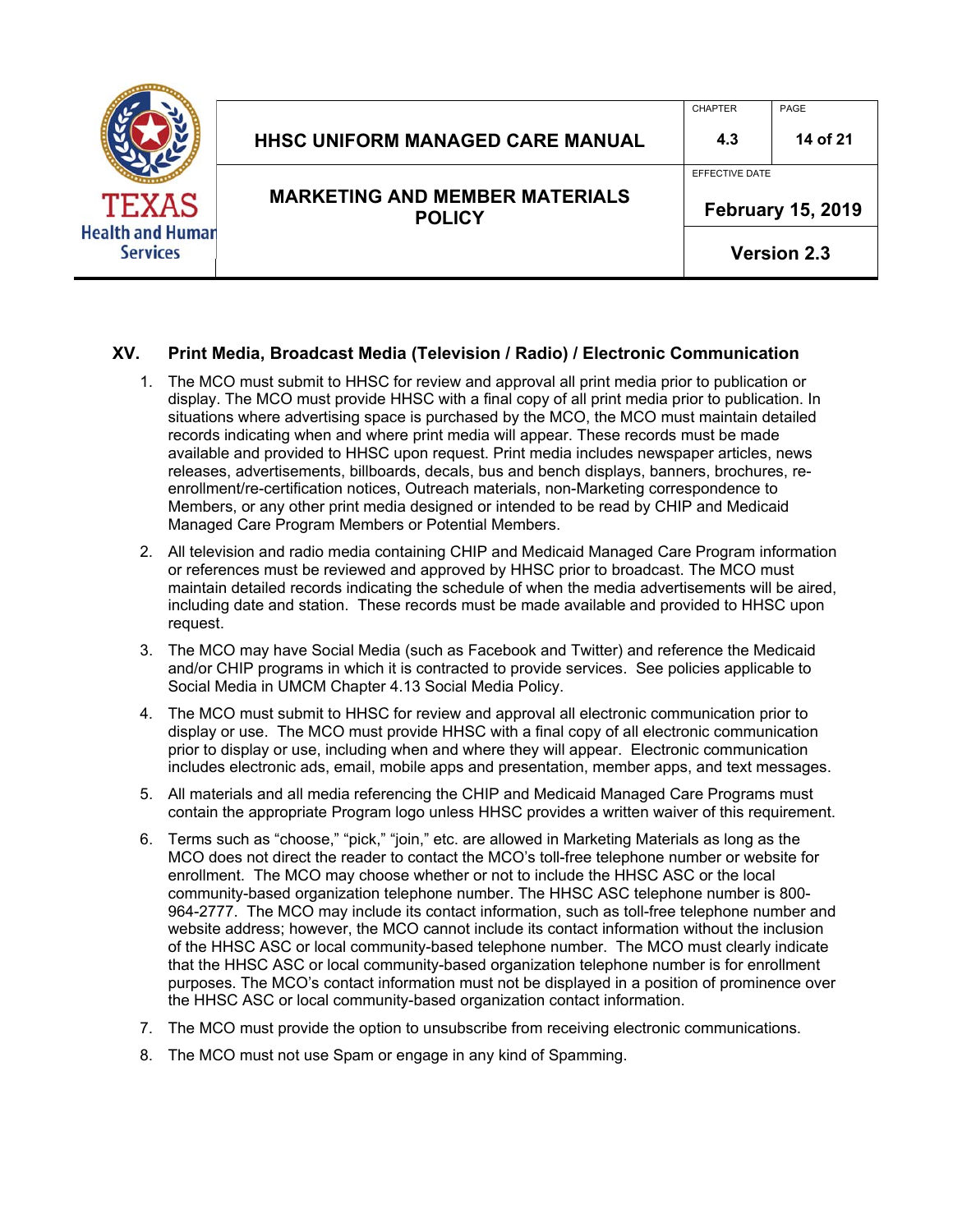

## HHSC UNIFORM MANAGED CARE MANUAL **4.3** 15 of 21 **MARKETING AND MEMBER MATERIALS**

**POLICY** 

EFFECTIVE DATE

CHAPTER PAGE

 **February 15, 2019** 

**Version 2.3**

#### **XVI. Cold Call Marketing**

Cold Call Marketing is strictly prohibited.

#### **XVII. Direct Mail Marketing**

Direct Mail Marketing to Potential Members is strictly prohibited.

#### **XVIII. MCO Responses to Potential Member Inquiries**

- 1. The MCO is permitted to respond to verbal, written, or electronic requests for information made by Potential Members. The MCO may respond to the Potential Member through the means in which the Potential Member contacted the MCO or through the means in which the Potential Member requested the MCO to contact them. The Potential Member must make contact with the MCO first to request contact from the MCO. The MCO may not initiate the contact. All materials must be approved by HHSC prior to distribution.
- 2. The MCO may send Plan-specific materials (print media) to Potential Members at the Potential Member's request
- 3. The MCO may only conduct telephone Marketing during incoming calls from Potential Members. The MCO may return telephone calls to Potential Members only when requested to do so by the caller. The MCO may provide information concerning benefits, services, or Value-added Services to help the Potential Member make an educated choice if a Potential Member initiates a call.
- 4. The MCO must refer all inquiries from Potential Members in reference to CHIP and Medicaid Managed Care Program enrollment to the HHSC ASC.

#### **XIX. Use of Giveaways and Incentives**

- 1. The MCO may provide promotional Giveaways or Incentives to Potential Members provided that these items have an individual retail value of no more than \$15 and no more than \$75 in the aggregate annually per Potential Member.
- 2. The MCO is allowed to accept items from third-party sources and distribute them to CHIP and Medicaid Managed Care Program Members and Potential Members as Giveaways. The same dollar limits listed in this policy apply. The MCO may adhere its MCO sticker to third-party items.
- 3. The MCO may not make enrollment into the MCO a condition of Giveaways or Incentives to Potential Members.
- 4. The MCO may not willfully or knowingly provide multiple Giveaways or Incentives to Potential Members which exceed the value limitation.
- 5. The MCO may provide promotional items to a Provider at the MCO's discretion. However, the MCO must not provide Giveaways or Incentives to Providers for the purpose of distributing them to Members or Potential Members.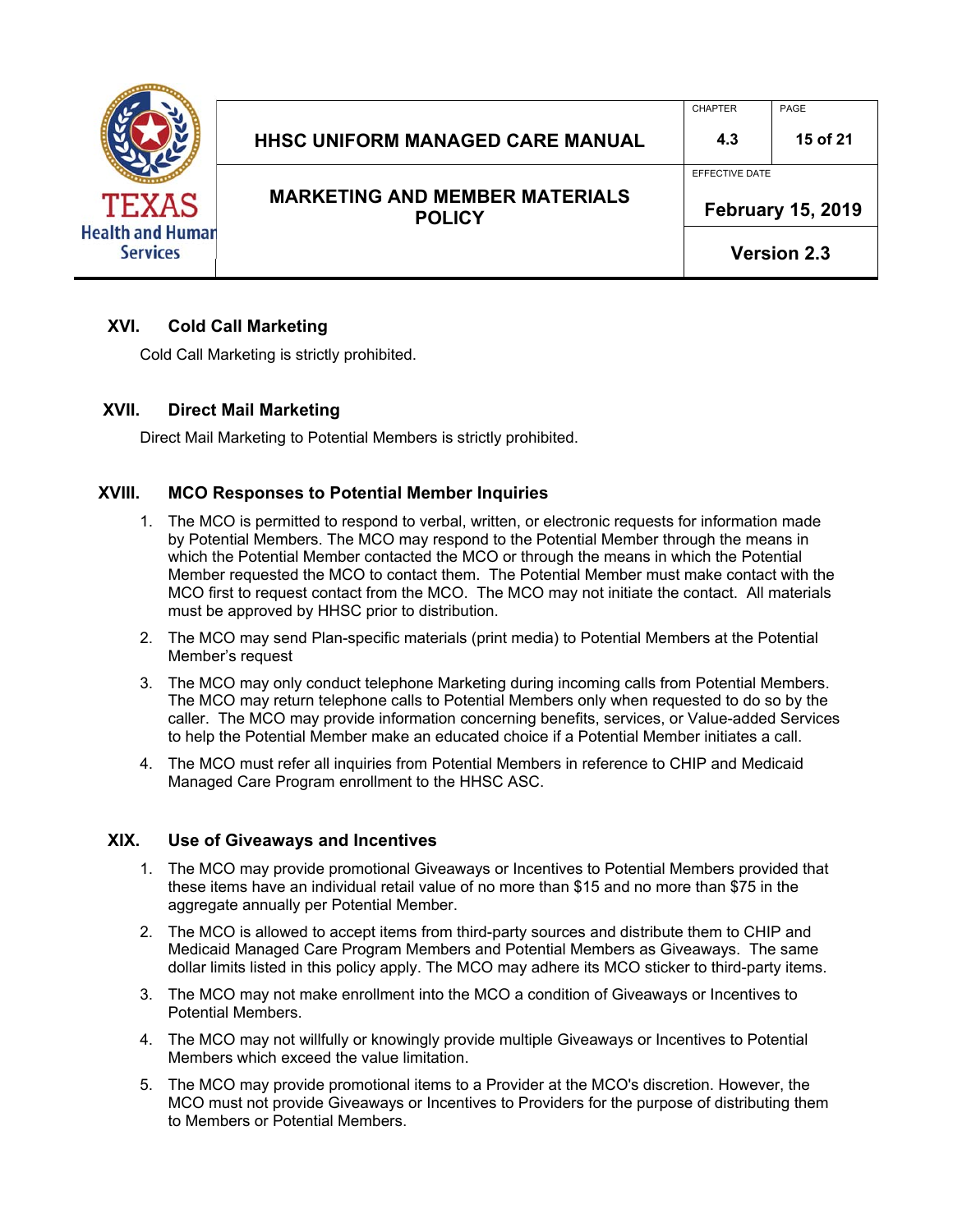

|                                         | <b>February 15, 2019</b><br><b>POLICY</b><br><b>Version 2.3</b> |          |
|-----------------------------------------|-----------------------------------------------------------------|----------|
| <b>MARKETING AND MEMBER MATERIALS</b>   |                                                                 |          |
|                                         | EFFECTIVE DATE                                                  |          |
| <b>HHSC UNIFORM MANAGED CARE MANUAL</b> | 4.3                                                             | 16 of 21 |
|                                         | <b>CHAPTER</b>                                                  | PAGE     |

- 6. The MCO may provide Giveaways or Incentives to encourage Member attendance at MCO events or participation in MCO periodic surveys, Member Advisory Committees, and Healthrelated Wellness Programs.
- 7. The MCO Giveaways may contain the MCO name or initials, logo, and contact information (phone number or website address). Giveaways may not make any reference to the CHIP/Medicaid Managed Care program.
- 8. The MCO may collect the name and telephone numbers of Potential Members who wish to participate in a door prize drawing at an event; however, the MCO must not use the Potential Members' contact information for any purpose other than to arrange pick-up of the door prize by the winner.
- 9. The MCO must not give gift cards to Members or Potential Members that are redeemable for cash or allow the Members or Potential Members to purchase alcohol, tobacco, or illegal drugs.

#### **XX. Sponsorship / Donations**

- 1. The MCO is not allowed to make charitable contributions or donations from the CHIP or Medicaid Managed Care Program funds.
- 2. The MCO may make charitable contributions or donations from its general revenue, earned income funds, or other corporate income funds without HHSC approval, as long as the MCO does not report those charitable contributions or donations as an Allowable Expense. (See UMCM Chapter 6.1, "Cost Principles for Expenses.")

#### **XXI. Periodic Surveys**

- 1. The MCO may survey its former and currently-enrolled Members.
- 2. The MCO must not use satisfaction/dissatisfaction surveys for the purpose of soliciting the reenrollment of former Members.
- 3. The MCO may periodically survey its voluntarily disenrolled Members by methods other than face-to-face encounters.

#### **XXII. Events**

- 1. The MCO may provide or make available Plan-specific Marketing Materials at events with the exception of Nursing Facility Activities Events. See Subsection D. Nursing Facility Activities Events, below, for additional clarification regarding this exception.
- 2. The MCO must not leave unused Marketing Materials, Member Materials, or Giveaways at event sites without express permission (acknowledgement and approval) of the event sponsor.
- 3. The MCO may provide Giveaways to an event sponsor for distribution to Potential Members/Members in situations where a donation of items is a pre-requisite to participate in the event. The MCO must obtain and keep on file documentation from the event sponsor that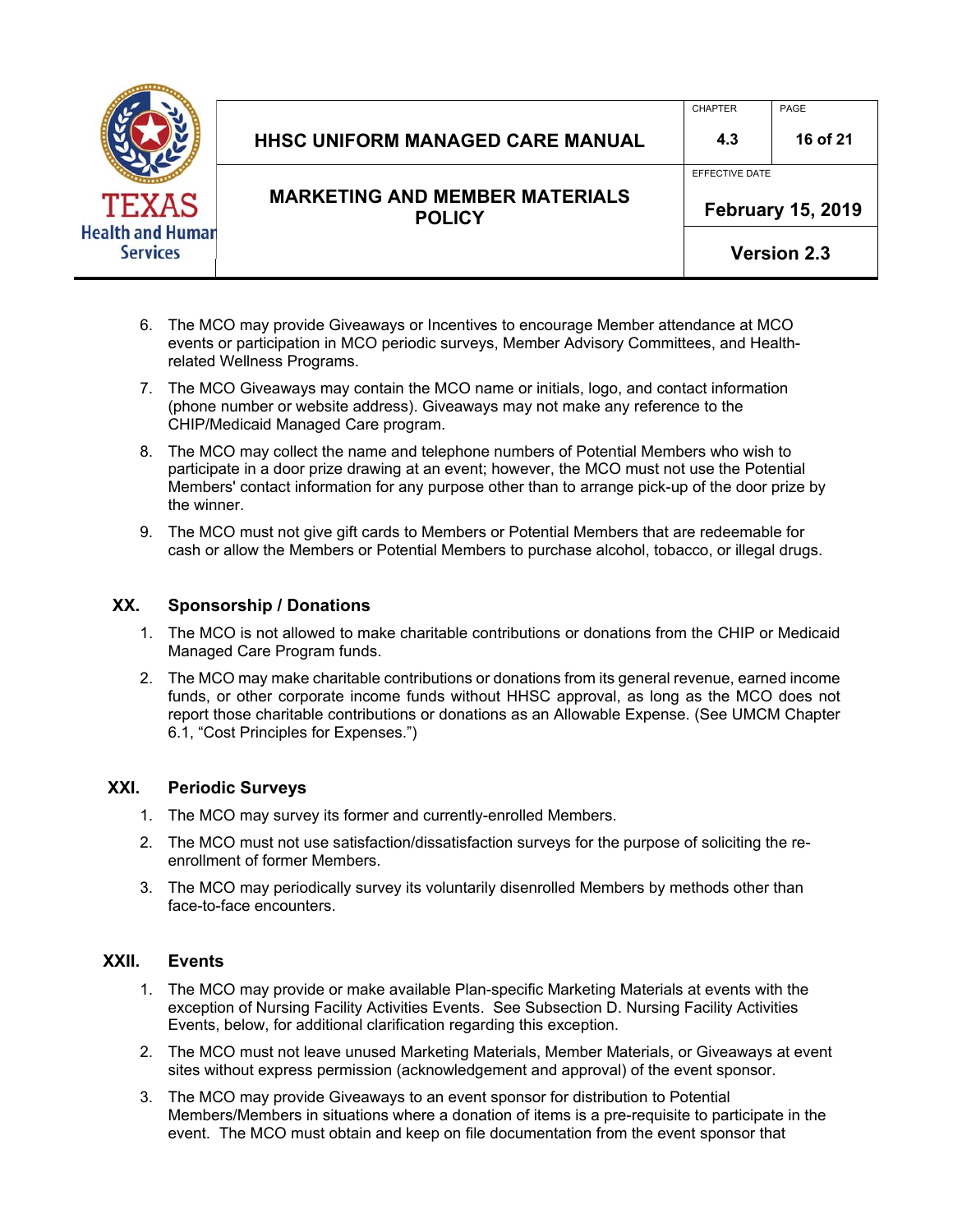

| HHSC UNIFORM MANAGED CARE MANUAL      | 4.3            | 17 of 21 |  |
|---------------------------------------|----------------|----------|--|
|                                       | EFFECTIVE DATE |          |  |
| <b>MARKETING AND MEMBER MATERIALS</b> | F.L. 4F 8846   |          |  |

CHAPTER PAGE

**Version 2.3**

indicates the donation was necessary for MCO participation in the event. The same dollar limits listed in Section XIX still apply to these Giveaways.

4. The MCO must not leave Marketing Materials, Member Materials, or Giveaways at any location other than an event site.

**POLICY** 

- 5. The MCO must not charge Members or Potential Members for goods or services distributed at events. This does not include admission, food, or parking fees charged by a non-MCO event sponsor.
- 6. The MCO may market Medicaid/CHIP Managed Care benefits and services at employersponsored enrollment events upon invitation from an appropriate person or entity. The MCO must notify the HHSC ASC, by e-mail, regarding the invitation. The MCO must provide information about the Marketing events the MCO will conduct at the particular business. However, the MCO must not engage in Marketing activities at an employer-sponsored enrollment event where employee participation is mandated by the employer.
- 7. The MCO must not display materials related to the health insurance marketplace at Enrollment Events or Medicaid Other Events; however, the MCO may provide such information upon request
- 8. The MCO is allowed to use funds directly or indirectly from the CHIP and Medicaid Managed Care Program allocations for Marketing or events, but not for charitable contributions or donations to the events.
- 9. The MCO must not provide or subsidize meals at any event at which a Potential Member will be in attendance. Refreshments and light snacks may be provided. The MCO must ensure that items provided could not be reasonably considered a meal or that multiple items are not being "bundled" and provided as if a meal. This policy does not apply to Member events at which a Potential Member, or other non-Member, accompanies a Member to facilitate the Member's attendance at the event.

#### **A. Member Events**

- 1. The MCO may solicit and compensate its current Members for participation in MCO events, including focus groups and advisory committees.
- 2. The MCO must maintain evidence that it informs Members that any Monetary Compensation received must be reported to the Office of Eligibility Services/Social Security Administration. Also, the MCO must document and advise Members in writing that Monetary Compensation can affect the Members' Medicaid eligibility. The MCO must develop its own Member notification form, which is subject to the requirements of this Chapter.
- 3. The MCO is not required to submit notice to the HHSC ASC of MCO Member-only events for approval.

#### **B. Medicaid Managed Care Enrollment Events**

1. The HHSC ASC coordinates Exclusive Medicaid Managed Care Enrollment Events and Medicaid Managed Care Enrollment Events. An MCO may not participate in an Exclusive Medicaid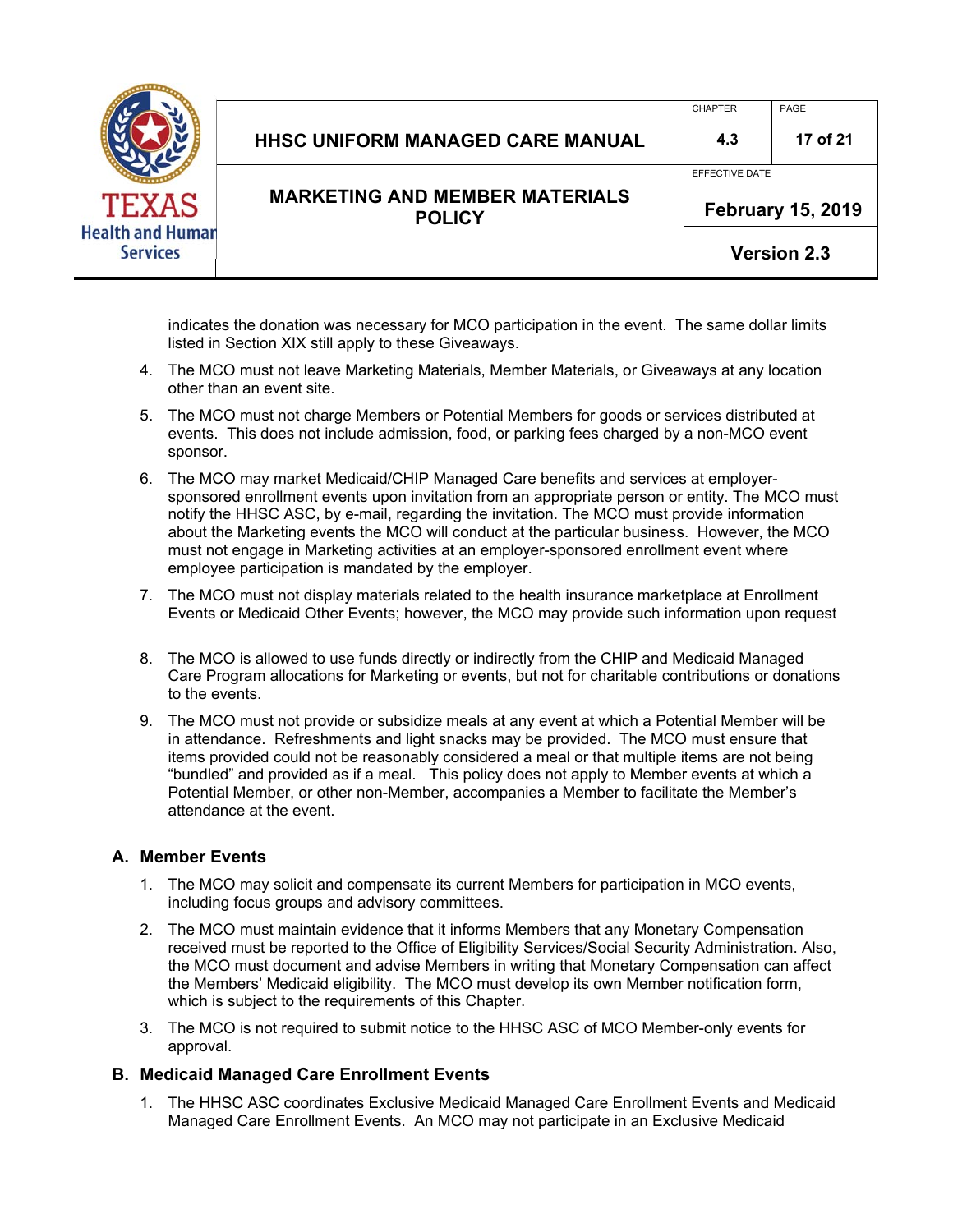| <b>Health and Humar</b><br><b>Services</b> |  |
|--------------------------------------------|--|

| <b>MARKETING AND MEMBER MATERIALS</b><br><b>POLICY</b> | <b>February 15, 2019</b> |          |
|--------------------------------------------------------|--------------------------|----------|
|                                                        | EFFECTIVE DATE           |          |
| <b>HHSC UNIFORM MANAGED CARE MANUAL</b>                | 4.3                      | 18 of 21 |
|                                                        | <b>CHAPTER</b>           | PAGE     |

**Version 2.3**

Managed Care Enrollment Event but is encouraged to participate in Medicaid Managed Care Enrollment Events.

- 2. The HHSC ASC will notify the MCO upon receiving notification of an Enrollment Event cancellation.
- 3. The HHSC ASC will make the events calendar available to each MCO by Program and by Service Area and will provide event updates to the designated MCO contacts through the events calendar. To participate in an event, the MCO must register by contacting the event coordinator to arrange for a table. When there is limited availability, registration may be on a first come, first served basis. The HHSC ASC will confirm registration within 2 Business Days.

The MCO is responsible for notifying the HHSC ASC of designated MCO contact changes by sending a notification update to the HHSC ASC mailbox at: **TXMedicaidEvents@maximus.com**

- 4. The HHSC ASC will provide notice of events at least 10 Business Days prior to the Medicaid Managed Care Enrollment Event. On occasion, there may be less than a 10 Business Day notification period. When applicable, the registration deadline will be indicated on the notice. Any questions or concerns regarding Medicaid Managed Care Enrollment Events should be directed to the HHSC ASC mailbox. Due to space availability, invitation may be limited to MCOs by Program by Service Area.
- 5. The HHSC ASC will make Applications and comparison charts available during Medicaid Managed Care Enrollment Events. The MCO may also make Applications, comparison charts, and MCO report cards available at Medicaid Managed Care Enrollment Events and may assist with the Applications.
- 6. The HHSC ASC will not share a display table with any MCO. The MCO is responsible for contacting the event coordinator to arrange for a table before the event starts.
- 7. The MCO is responsible for complying with the Marketing and Member Materials policy during Medicaid Managed Care Enrollment Events. The HHSC ASC will not provide oversight or monitor compliance. The MCO may leave the event at its own discretion.
- 8. Except as provided below, the MCO is not allowed to have more than 5 Marketing representatives, health educators, or Provider relations representatives at a Medicaid Managed Care Enrollment Event.
	- a. The HHSC ASC may limit the number of participating Marketing representatives, health educators, or Provider relations representatives to less than 5 based on the location or availability of space.
	- b. If the anticipated/estimated attendance at a Medicaid Managed Care Enrollment Event is over 5,000 participants, those Medicaid Managed Care Program MCOs that are also CHIP MCOs may have a total of 8 Marketing representatives, health educators, or Provider relations representatives.
- 9. The MCO may offer Giveaways valued at \$ \$15.00 or less as long as these Giveaways are not a condition of enrollment into the MCO. Employees of the MCO, its agents, or subcontractors who have successfully completed and passed the Marketing Training Program may distribute Giveaways.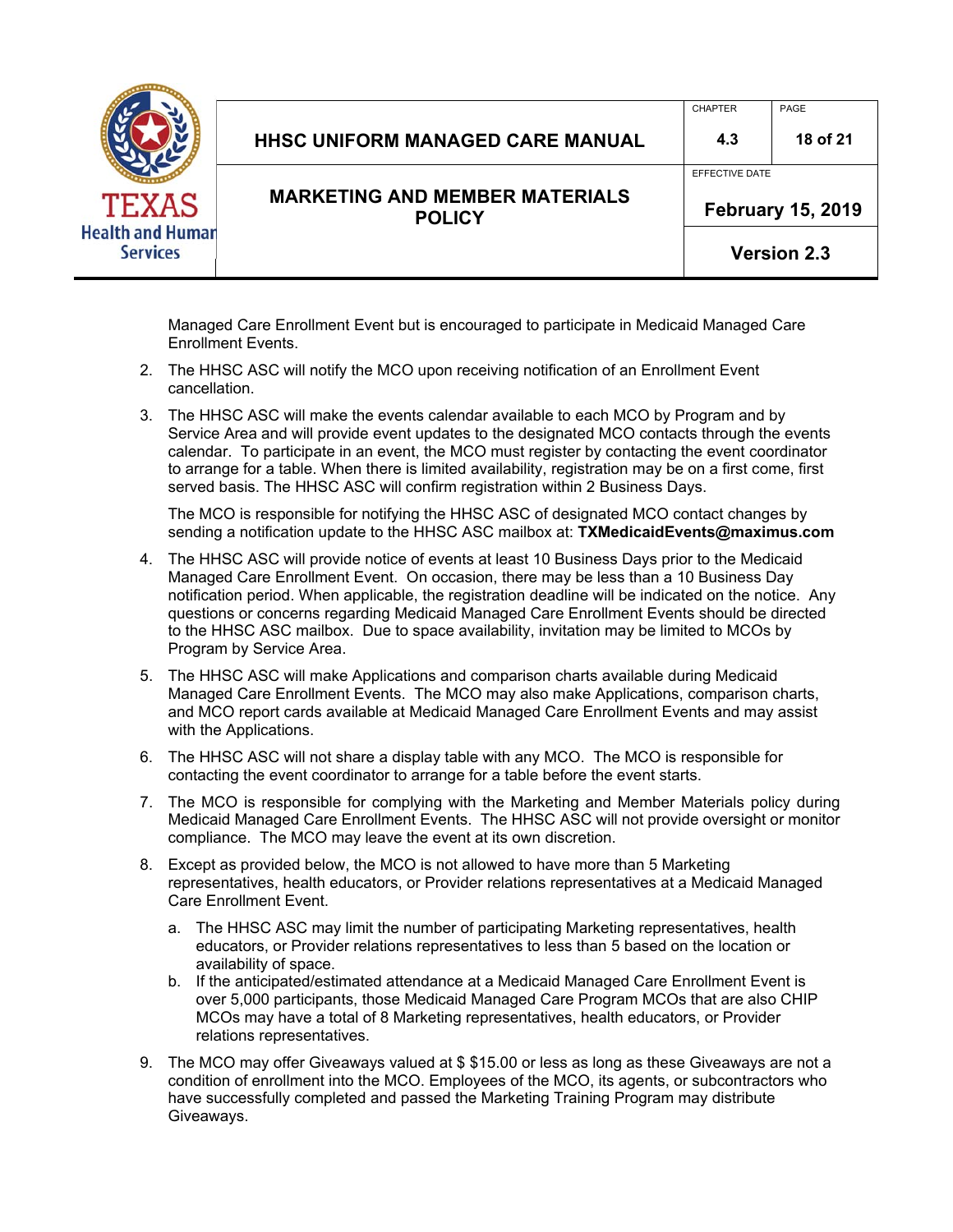

| HHSC UNIFORM MANAGED CARE MANUAL | 4.3            | 19 of 21 |
|----------------------------------|----------------|----------|
|                                  | EFFECTIVE DATE |          |

CHAPTER PAGE

**Version 2.3**

- 10. An MCO promoting or announcing a Medicaid Managed Care Enrollment Event must comply with Section XV Print Media, Broadcast Media (Television/Radio), and Electronic Communication.
- 11. The MCO may have the following reference materials available at the Medicaid Managed Care Enrollment Events:
	- a. Plan-specific Marketing Materials;
	- b. Provider directories;
	- c. Member handbooks; and
	- d. Medicare Advantage products at STAR+PLUS Medicaid Managed Care Enrollment Events provided that MCO staff is Medicare licensed and certified. The MCO must hold a separate table for this product.
- 12. The MCO is allowed to offer health screenings to Potential Members as long as they are not conditioned upon enrollment in the MCO. The health screenings cannot be used to identify and discourage less healthy Potential Members from enrolling into the MCO.
- 13. The MCO representative may wear MCO logo branded shirts while providing Application assistance.

#### **C. Medicaid Other Events**

- 1. The MCO will be allowed to organize or participate in other events relating to the following:
	- a. MCO recognition
	- b. Health education/health fair
	- c. Program education
	- d. Marketing
	- e. Distribution of Applications
- 2. The MCO must provide prior notice of other events to the HHSC ASC by e-mailing the *MCO Notification of a Medicaid Managed Care Other Event* form to **TXMedicaidEvents@maximus.com**. The *MCO Notification of a Medicaid Other Event* form can be located in UMCM Chapter 4.3.2 and instructions in UMCM Chapter 4.3.1. Notice must be provided by close of business at least 2 Business Days prior to the event. The MCO should clearly indicate in the event notification form if it is financially sponsoring the event. In addition, a sponsoring MCO should clearly communicate any requests/expectations with its community partner.
- 3. An MCO-sponsored Medicaid Other Event submitted by an MCO as an MCO Exclusive Event does not guarantee it will remain an MCO Exclusive Event. At HHSC's discretion, HHSC may convert the event to a Medicaid Managed Care Enrollment Event. The MCO should clearly indicate on the *MCO Notification of a Medicaid Managed Care Other Event* form if the MCO is sponsoring the event. The HHSC ASC will notify the MCO if the event is converted to a Medicaid Managed Care Enrollment Event. The MCOs that choose to participate in a converted event will share the financial responsibility equally with the sponsoring MCO for any part of the event in which they participate.
- 4. The sponsoring MCO may choose to invite other MCOs in the Program and Service Area to participate. If the sponsoring MCO invites other MCOs to participate, the HHSC ASC will notify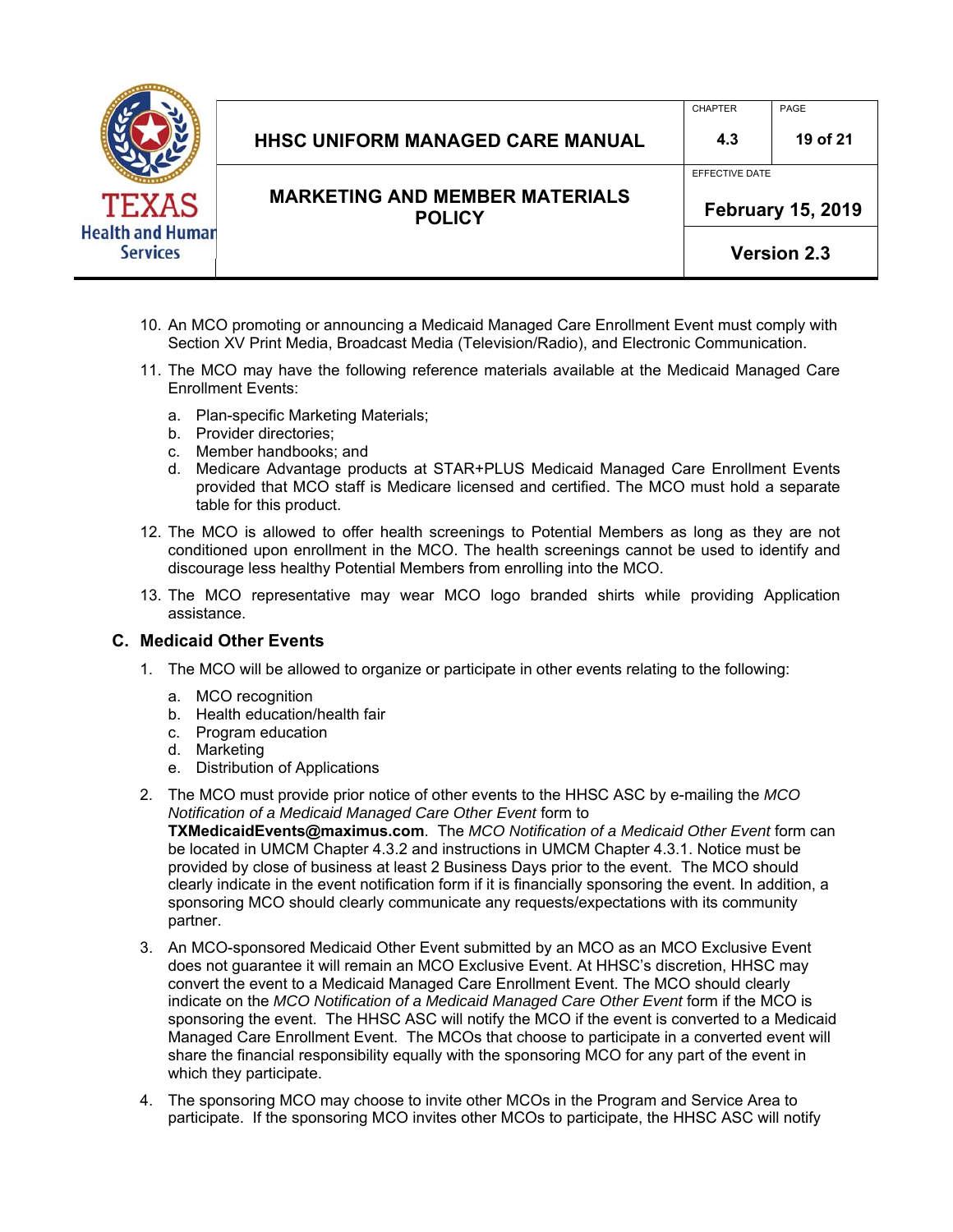

|                                                        |                          | <b>Version 2.3</b> |
|--------------------------------------------------------|--------------------------|--------------------|
| <b>MARKETING AND MEMBER MATERIALS</b><br><b>POLICY</b> | <b>February 15, 2019</b> |                    |
|                                                        | EFFECTIVE DATE           |                    |
| <b>HHSC UNIFORM MANAGED CARE MANUAL</b>                | 4.3                      | 20 of 21           |
|                                                        | <b>CHAPTER</b>           | PAGE               |

the invited MCOs, and the event may become a Medicaid Managed Care Enrollment Event. If the event becomes a Medicaid Managed Care Enrollment Event, the HHSC ASC will provide the *Notification of a Medicaid Managed Care Enrollment Event* to the MCOs by Program by Service Area.

- 5. The HHSC ASC may participate in other events to conduct or perform Outreach and educational activities only.
- 6. The MCO may organize and participate in a Health Fair with a willing provider in which the provider assists with immunizations, blood pressure checks, etc. as long as the provider is not soliciting enrollment or distributing MCO specific materials.
- 7. The HHSC ASC will not provide oversight or monitoring of compliance of Marketing policies during Medicaid Other Events. The HHSC ASC cannot authorize event participation.
- 8. The number of MCO Marketing representatives, health educators, or Provider relations representatives during other events is unlimited.
- 9. The MCO is allowed to offer health screenings to Potential Members at other events, as long as they are not conditioned upon enrollment into the MCO. The health screenings cannot be used to identify and discourage less healthy Potential Members from enrolling into the MCO.
- 10. The MCO is allowed to assist Potential Members with the Application, including submission to the HHSC ASC.
- 11. The MCO is allowed to attend a Health Fair at a provider's office for purposes of providing health education, health screenings, vaccinations, and Application assistance. The MCO must not distribute and/or utilize MCO specific materials.

#### **D. Nursing Facility Activities Events**

- 1. The MCO may organize and conduct a Nursing Facilities Activities Event for its Members in Nursing Facilities.
- 2. The Nursing Facilities Activities Event must be scheduled in advance with the permission of the Nursing Facility activities director or other appropriate Nursing Facility representative.
- 3. The MCO must not distribute Plan-specific or Health-related Materials at Nursing Facility Activities Events with exception of an HHSC ASC organized Medicaid Managed Care Enrollment Event.
- 4. The MCO may participate in a Nursing Facility Activities Event organized by a Nursing Facility in which all residents will be in attendance, even non-Members.
- 5. The MCO must provide prior notice of Nursing Facility Activities Events to the HHSC ASC by emailing the *MCO Notification of a Medicaid Other Event* form located in UMCM Chapter 4.3.1 to: TXMedicaidEvents@maximus.com. Notice must be provided by close of business at least 2 Business Days prior to the event. The MCO should clearly indicate in the event notification form if it is financially sponsoring the event. In addition, a sponsoring MCO should clearly communicate any requests/expectations with its community partner.